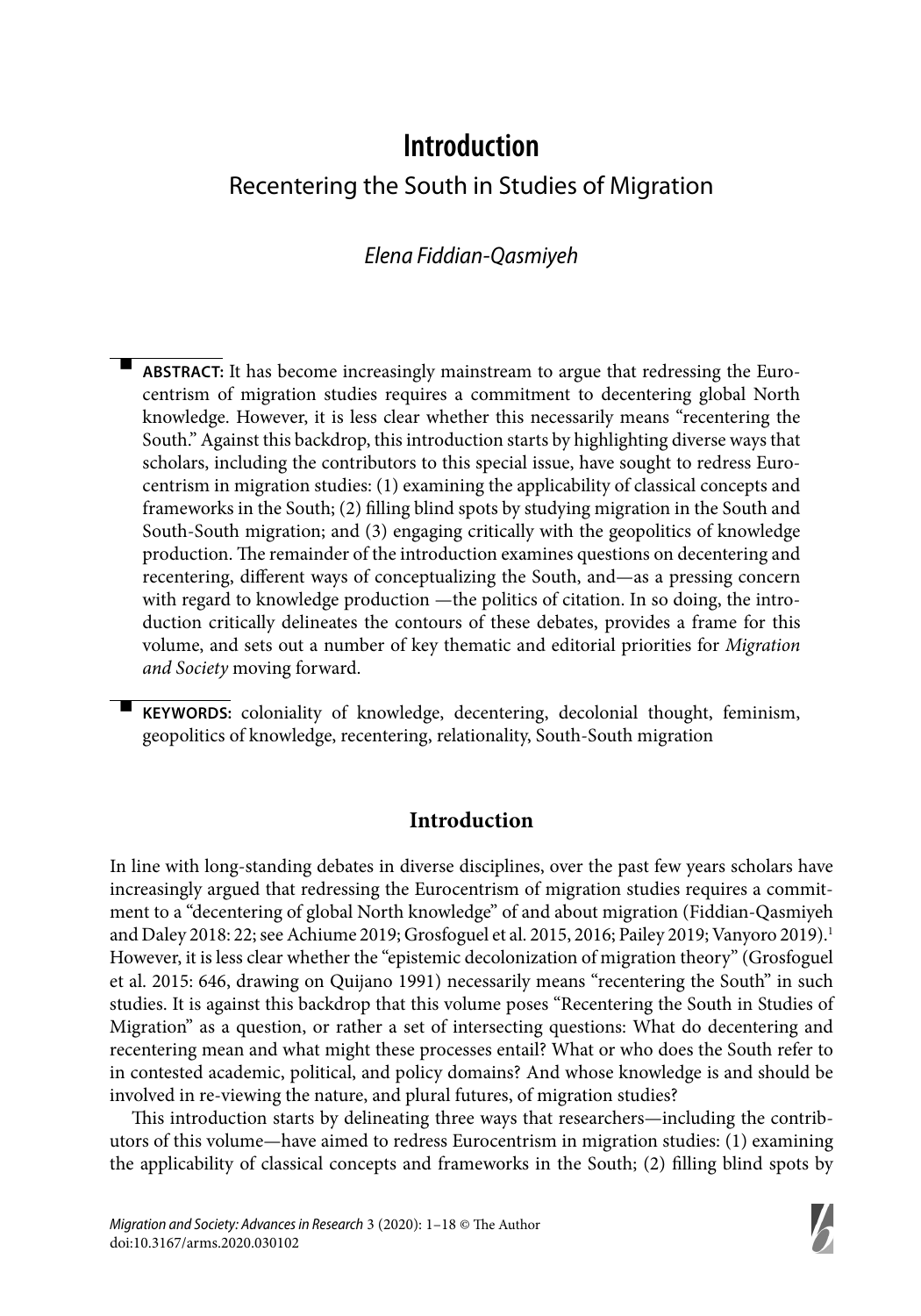studying migration in the South and South-South migration; and (3) engaging critically with the geopolitics of knowledge production. Building on this overview, the remainder of the introduction draws upon debates in migration studies and cognate fields to examine the preceding questions on decentering and recentering, different ways of conceptualizing the South, and—as a pressing concern with regard to knowledge production—the politics of citation. In so doing, this introduction highlights a number of issues that *Migration and Society* will be exploring further, both through subsequent volumes and through editorial priorities.

### **Redressing Eurocentrism in Migration Studies**

It has become increasingly mainstream to acknowledge that academic and policy studies of and responses to migration have been dominated by scholarship produced in the Northern Hemisphere (i.e., Bommes and Morawska 2005; Gardner and Osella 2003; Piguet et al. 2018; Pisarevskaya et al. 2019). Indeed, migration studies, as an Anglophone institutional field of study, was first born in and dominated by scholarship from North America and, since the 1970s and 1980s, Europe.<sup>2</sup> In turn, the alignment of migration studies with the political and policy priorities of North American and European states has been widely documented and critiqued (i.e., Geddes 2005; Scholten 2018). For instance, it has been widely argued that studies of migration have often closely paralleled the interests of states that are the main funding sources for many academics in North America and Europe, and that often both explicitly and implicitly direct research agendas (Bakewell 2008; Fiddian-Qasmiyeh 2018; Geddes 2005; Schinkel 2018). As a means of highlighting connections with state priorities, researchers have traced both the predominance of particular themes and research questions in this field (i.e., Pisarevskaya et al. 2019) and particular directionalities and forms of migration. With reference to the former, for example, scholars have noted a long-standing focus on "classical" questions in migration studies. These include tracing the challenges of the integration of migrants in Europe and North America and developing analyses that provide insight into how to better manage and govern migration in and to such countries (ibid.; Adamson and Tsourapas 2019). Concurrently, it has been recognized that the field has historically been dominated by studies of migration from the global South *to* North America and Western Europe (i.e., processes of South-North migration), in spite of the greater numerical significance of internal and cross-border migration within and across the countries of the global South (i.e., South-South migration).

Indeed, given the long histories of migration in and across different parts of what is now often referred to as the global South, Jonathan Crush and Abel Chikanda (2018: 394) remind us that "this blind spot is indicative of the hegemony of the Northern discourse on South–North migration, which has traditionally attracted widespread attention from scholars based in the North and has been assumed to have greater developmental value relative to other migration flows." Following the diagnosis of this "blind spot" and the "hegemony" of particular discursive frames of reference, one of the questions that emerges is how to redress this Eurocentric bias. Diverse responses have arisen accordingly, including three key approaches reflected in this volume.

### *Examining the Applicability of Classical Concepts and Frameworks in the South*

First, taking as their starting point the acknowledgment that many concepts in the field are far from universal, scholars have examined the applicability of a range of classical concepts and frameworks in countries that are not readily classified by scholars or politicians as "Western liberal democracies" (i.e., Adamson and Tsourapas 2019; Natter 2018).<sup>3</sup> In this vein, a series of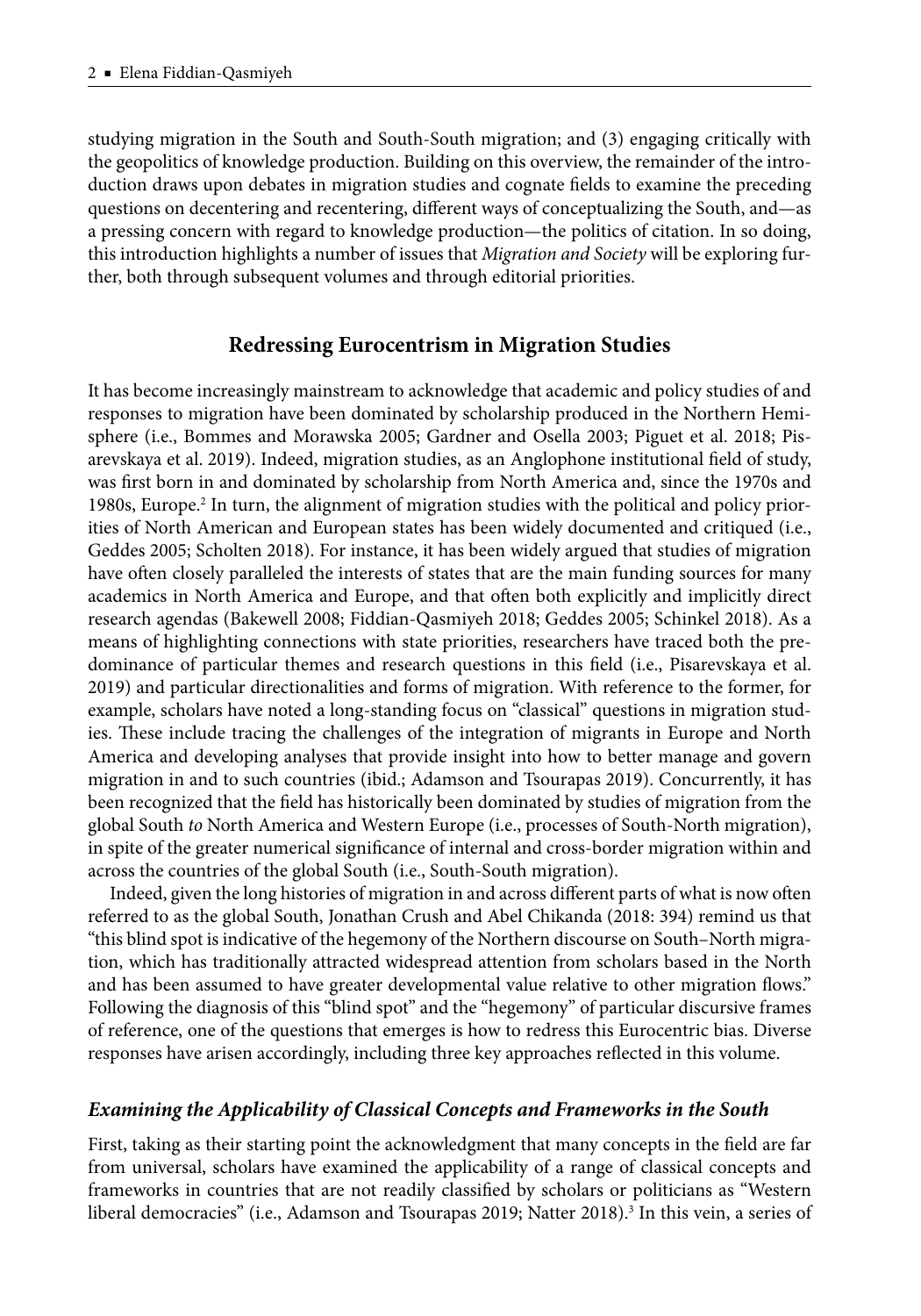articles in this volume critically draw on research in countries of the global South to explore concepts, policies, and programs originally developed from the vantage point of European states and "international" (read: Northern-led) intergovernmental organizations.

For instance, the introduction and the subsequent five articles in this volume's special themed section interrogate the concept of the transit state, a concept that, as guest editors Antje Missbach and Melissa Phillips note (this volume), was originally developed to describe the nature and roles of countries on the European borderlands, such as Turkey or Ukraine (Düvell and Vollmer 2009; Içduygu and Yükseker 2012). In contrast, the special section explores the ways that state-level and local actors in six countries—Ecuador (Soledad Álvarez Velasco), Mexico (Wendy Vogt), Malaysia and Indonesia (Antje Missbach and Gerhard Hoffstaedter), Libya (Melissa Phillips), and Niger (Sébastien Moretti)—negotiate being interpellated and mobilized "as" transit states and as (presumably compliant) gatekeepers. It also, "more importantly," examines how stakeholders within these "Southern positionalities" themselves perceive, conceptualize, and negotiate discourses of transit (Missbach and Phillips, this volume).

Concurrently, in their research article, Heather Wurtz and Olivia Wilkinson (this volume) explore how local faith actors in Mexico and Honduras conceptualize, interpret, and define two concepts—"innovation" and "self-sufficiency"—that have been heralded by policy makers and humanitarian practitioners from the global North. In so doing, they challenge the secular framework that "reflects a predominantly Western, neoliberal agenda," providing important insights into how concepts and frameworks that are at the core of "international" humanitarian debates are conceived of, negotiated, and enacted in Southern contexts.

#### *Studying Migration in the South and South-South Migration*

A second approach that scholars, and indeed politicians, policy makers, and UN agencies, have pointed to in order to redress the above-mentioned "blind spot" is promoting, and funding, further studies of migration *in* the South (i.e., Nawyn 2016a, 2016b) and *of* South-South migration (see Crush and Chikanda 2018). In this light, a number of articles in this volume document and explore migration "in" and across countries of the global South. For instance, Sarah Turner, Thi-Thanh-Hien Pham, and Ngô Thủy Hạnh examine the complex histories and experiences of internal migration in relation to the territorialization of Vietnam's upland frontier regions, with a particular focus on Lào Cai Province on the country's border with China. In their article, Hanno Brankamp and Patricia Daley trace the ongoing legacies of colonial migration regimes between African societies, highlighting the ways that "African bodies as labor" have been racialized and subjected to different forms of discrimination and exclusion in postcolonial states like Kenya and Tanzania (this volume). In so doing, they stress that "considering long-term socio-historical trajectories is essential to understand contemporary hegemonic approaches to migration in Africa" (this volume). In turn, Neil Carrier and Gordon Mathews (this volume) explore connections between Eastleigh (Nairobi) and Xiaobei (Guangzhou)—two sites "that have become emblematic of much South-South migration and mobility"—arguing that South-South migration "offer opportunities for literal and social mobility—opportunities that the global North attempts to restrict for citizens of the South."

Indeed, researching processes of South-South migration can be seen as redressing the above-mentioned historical imbalance, and as offering "an important corrective to Northern state and non-state discourses which depict the North as a 'magnet' for migrants from across the global South" (Fiddian-Qasmiyeh and Daley 2018: 19). At the same time, however, the extent to which policy makers and politicians in Europe and North America have expressed an interest in better understanding and promoting South-South migration (i.e., IOM 2013; Richter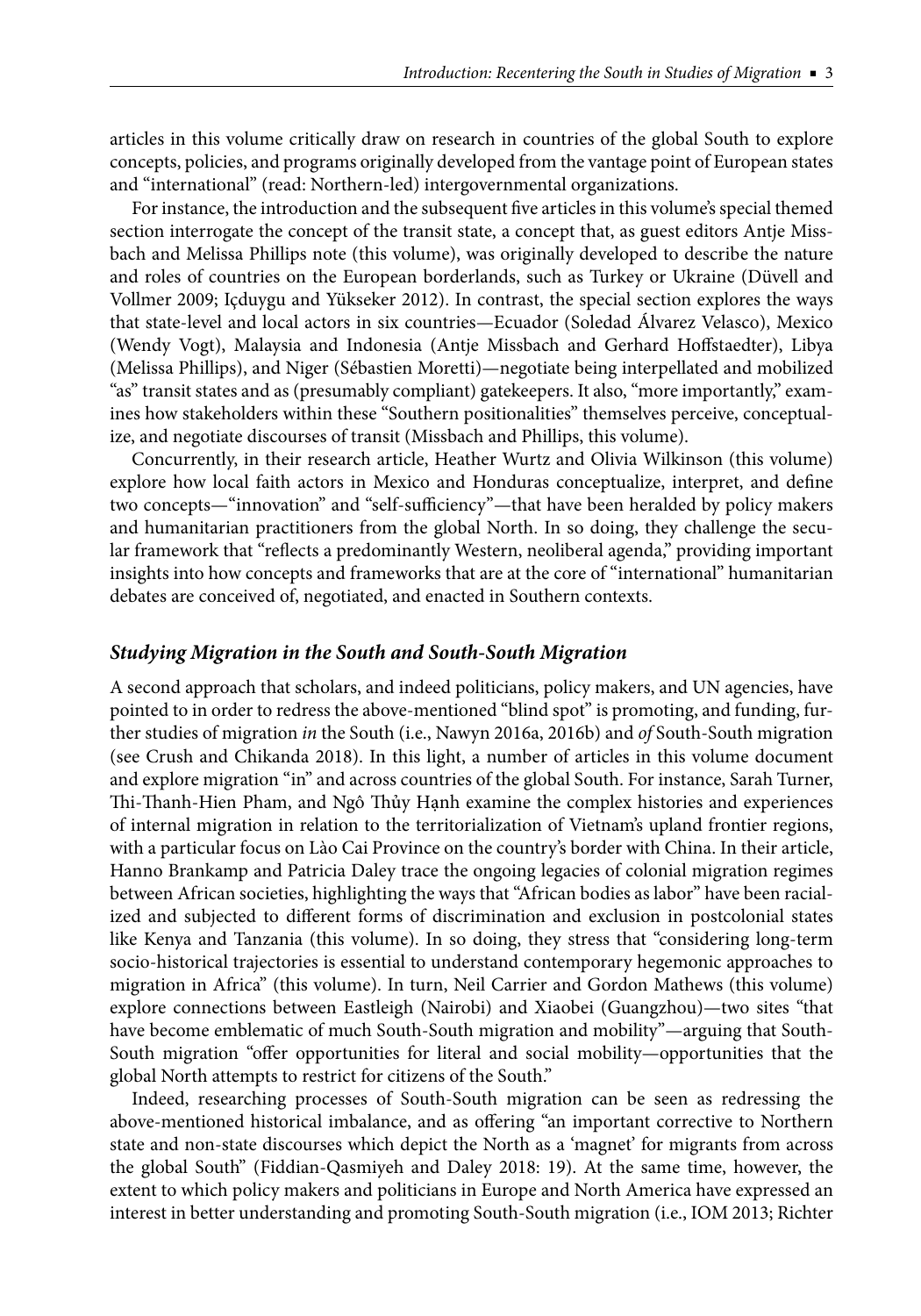2018) raises concerns that "Northern actors might precisely be instrumentalising and co-opting Southern people and dynamics (in this case, migrants and migration flows) to achieve the aims established and promoted by Northern states and institutions" (Fiddian-Qasmiyeh and Daley 2018: 19).

#### *Th e Geopolitics of Knowledge Production*

Such concerns resonate with a third approach reflected in this volume: engaging critically with the geopolitics of knowledge production in this field. On the one hand, as Juliano Fiori (interviewed by Fiddian-Qasmiyeh, this volume) and Nof Nasser-Eddin and Nour Abu-Assab (this volume) argue, researching migration in the South or about South-South migration per se can be seen as a continuation of normative and hegemonic research, policy, and political practices, rather than necessarily being part of a commitment to either "decentering" the North or "recentering" the South. On the other hand, Francesco Carella highlights "a recent trend . . . in both academia and practice whereby the 'global South' has been developing its own understanding (or rather, multiple understandings) and critical analysis of migration, rather than having South-South migration concepts and models imposed from the 'global North'" (interviewed by Fiddian-Qasmiyeh, this volume). Indeed, as many contributors argue throughout this volume, there are multiple ways of knowing, including epistemological perspectives and methodological approaches that have been marginalized through the coloniality of knowledge (Quijano 1991).

In effect, while many migration scholars are committed to testing the applicability of classical concepts and frameworks and filling empirical gaps by focusing on the particularities of migration in the global South and South-South migration, a parallel constellation of debates has taken a different route to challenge the Eurocentric bias of migration studies. Among other things, such scholars aim to resist Eurocentrism by building on a range of long-standing theoretical and methodological interventions that can variously be posited as postcolonial, decolonial, and/or Southern in nature<sup>4</sup> (i.e., Anzaldúa 2002; Asad 1975; Connell 2007; Grosfoguel 2011; Minh-ha 1989; Ndlovu-Gatsheni 2013; Quijano 1991, 2007; Said 1978; Santos 2014; L. Smith 1999; Spivak 1988; Thiong'o 1986). While internally heterogenous, such approaches have "traced and advocated for diverse ways of knowing and being in a pluriversal world characterised (and constituted) by complex relationalities and unequal power relations, and equally diverse ways of resisting these inequalities" (Fiddian-Qasmiyeh and Daley 2018: 2). To illustrate, Aníbal Quijano has centralized the coloniality of power and knowledge (1991, 2007), while Samir Amin (1972a, 1972b, 1988) and Chakrabarty (2000) have "provincialized" European and Eurocentric systems of knowledge that have been artificially constructed as "universal" by denying or marginalizing the existence of "non-European" or "non-Western" forms of knowledge. Building on such works, scholars such as Raewyn Connell and Boaventura de Sousa Santos have proposed the urgency of recentering "Southern theories" (Connell 2007) and "epistemologies of the South" (Santos 2014). A range of disciplinary, epistemological, and methodological traditions have thus guided the deconstruction of hegemonic conceptual models used in mainstream North American and European migration studies to examine, explain, and "diagnose" the challenges faced by migrants throughout their journeys. As explored further below, doing so, for instance, requires interrogating and contesting, rather than taking for granted or reproducing, the "coloniality of the ways that terms like 'indigenous,' 'southern' [and, I would add here, 'the South']  $\dots$  fix and contain those subjects and spatialities" (Jazeel 2019: 10). Beyond testing the applicability of classical concepts in countries of the South, it involves resisting what Connell refers to as "methodological projection," through which "data from the periphery are framed by concepts, debates and research strategies from the metropole" (Connell 2008: 64, cited in Jazeel 2019: 11).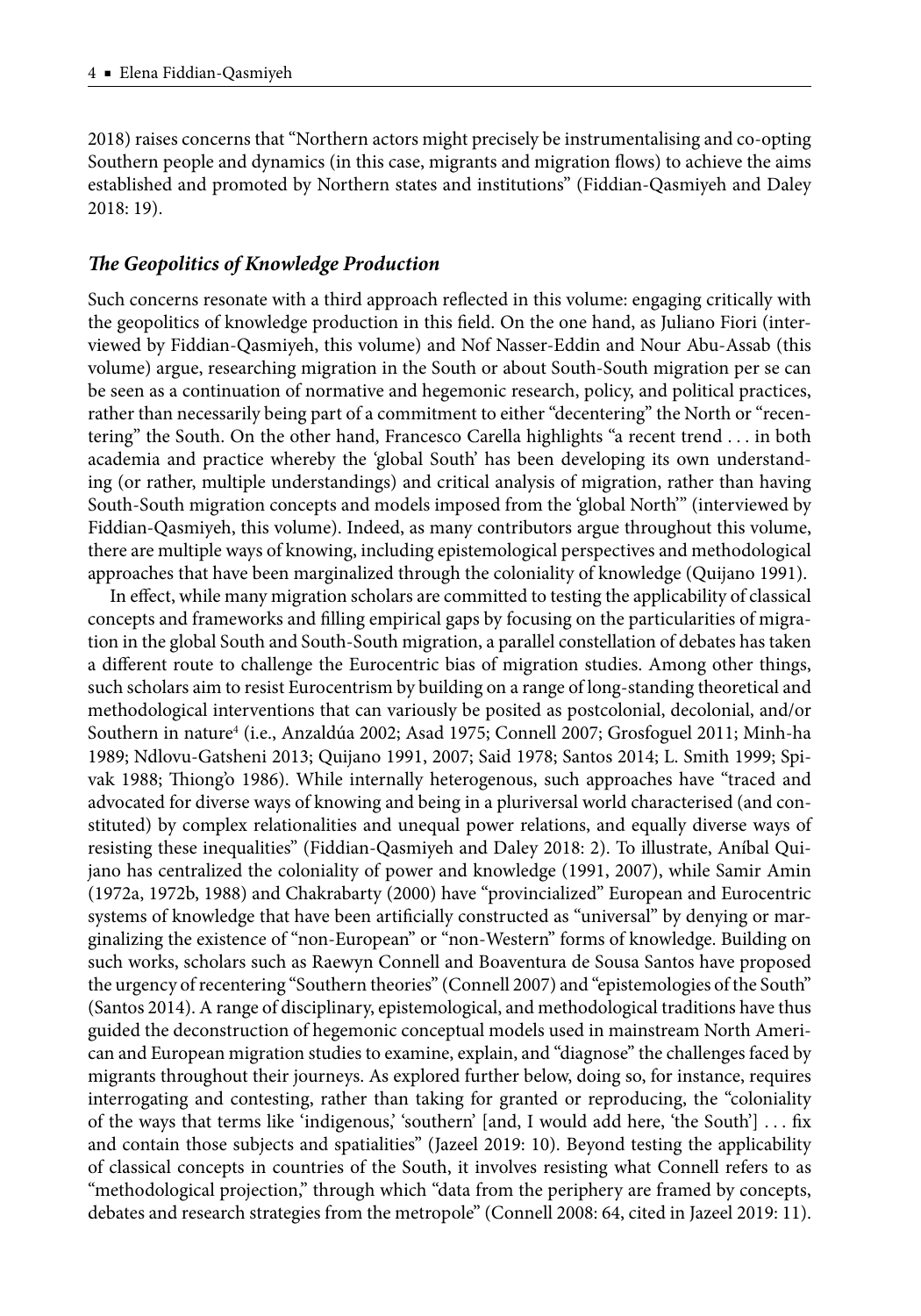As exemplified in this volume, such approaches may lead scholars to engage in what Robtel N. Pailey denominates "subversive acts of scholarship" (2019: 8), insofar as they are ways of acting against the grain. As I discuss further in the following section, this can include considering what it means to engage critically with "local" or "Southern" perspectives not merely as data but as forms of knowledge, and to acknowledge artistic production *as* forms of knowledge, as reflected in the short stories by Simone Toji and Suranjana Choudhury, and the spatial-visual intervention by Rafael Guendelman Hales included in this volume's "Creative Encounters" section, introduced by Yousif M. Qasmiyeh (this volume). It may involve "studying up" structures of inequality such as the humanitarian industry rather than "researching down" the lived experiences of refugees (see Reem Farah, this volume); challenging traditional modes of research or humanitarian programming through implementing critical, participatory approaches to working with people affected by displacement (see Marcia Vera Espinosa, this volume, and Riccardo Conti, Joana Dabaj, and Elisa Pascucci, this volume); or applying a "southern ethnography" lens to migration-related systems in the global North (see Camillo Boano and Giovanna Astolfo, drawing on AbdouMaliq Simone, in this volume).

Indeed, importantly, where Sin Yee Koh and Liliana Jubilut (both in this volume) centralize the roles of academics and universities from Southeast Asia and South America, respectively, in promoting nuanced studies of migration, decolonial and postcolonial scholars have also been attentive to the potential of provincializing European ways of being and knowing by shift ing the geographical focus of the critical academic gaze—this includes the potential of seeing Europe through "Caribbean eyes" (Boatca 2018; see also Grosfoguel et al. 2015). As such, far from assuming that "recentering the South" must entail conducting more research in and about particular geographies associated with the global South, challenging Eurocentric approaches to migration studies can also be grounded on critical writing vis-à-vis migration to the North. As evidenced in Tayeb Saleh's pivotal novel *Season of Migration to the North* (1969), there is of course a long history of critical reflections highlighting the very question of directionality as a decolonial stance, with more recent reflections building on such a tradition to argue that migration to the North is itself a form of "decolonial migration," going as far as to view "migration as decolonization" (Achiume 2019: 1510, 1523).

Throughout, decolonial and postcolonial scholars have thus been critiquing the ways that particular directionalities and modalities of migration, and specific groups of migrants, have been constituted as "problems to be solved," including through processes that are deeply inflected by gender, class, and race. In so doing, many of these scholars are part of a broader collective that argues that there is a need to challenge the very foundations and nature of knowledge production—to "decolonise migration research" (Vanyoro 2019)—and to acknowledge and resist the way that migration research is embedded within and reproduces neoliberal and neocolonial systems of exploitation.

In essence, what this brief summary of three key approaches to redressing Eurocentrism in migration studies highlights is that although these (and other) approaches often overlap in a given article or book, one can be a scholar who acknowledges the hegemony of Northern and Eurocentric migration studies—with its tendency to prioritize researching migration from the South to the North through concepts and frameworks that are often aligned to European and North American state interests—without necessarily being interested in decolonial thinking or challenging neocolonial knowledge production or migration control. Equally, while decolonial scholars may prioritize studying migration through Southern theories or epistemologies from the South, one can also be a postcolonial or decolonial scholar who (while critiquing these very constructs) conducts research in and in relation to the North rather than empirically exploring processes of migration taking place in and across the South.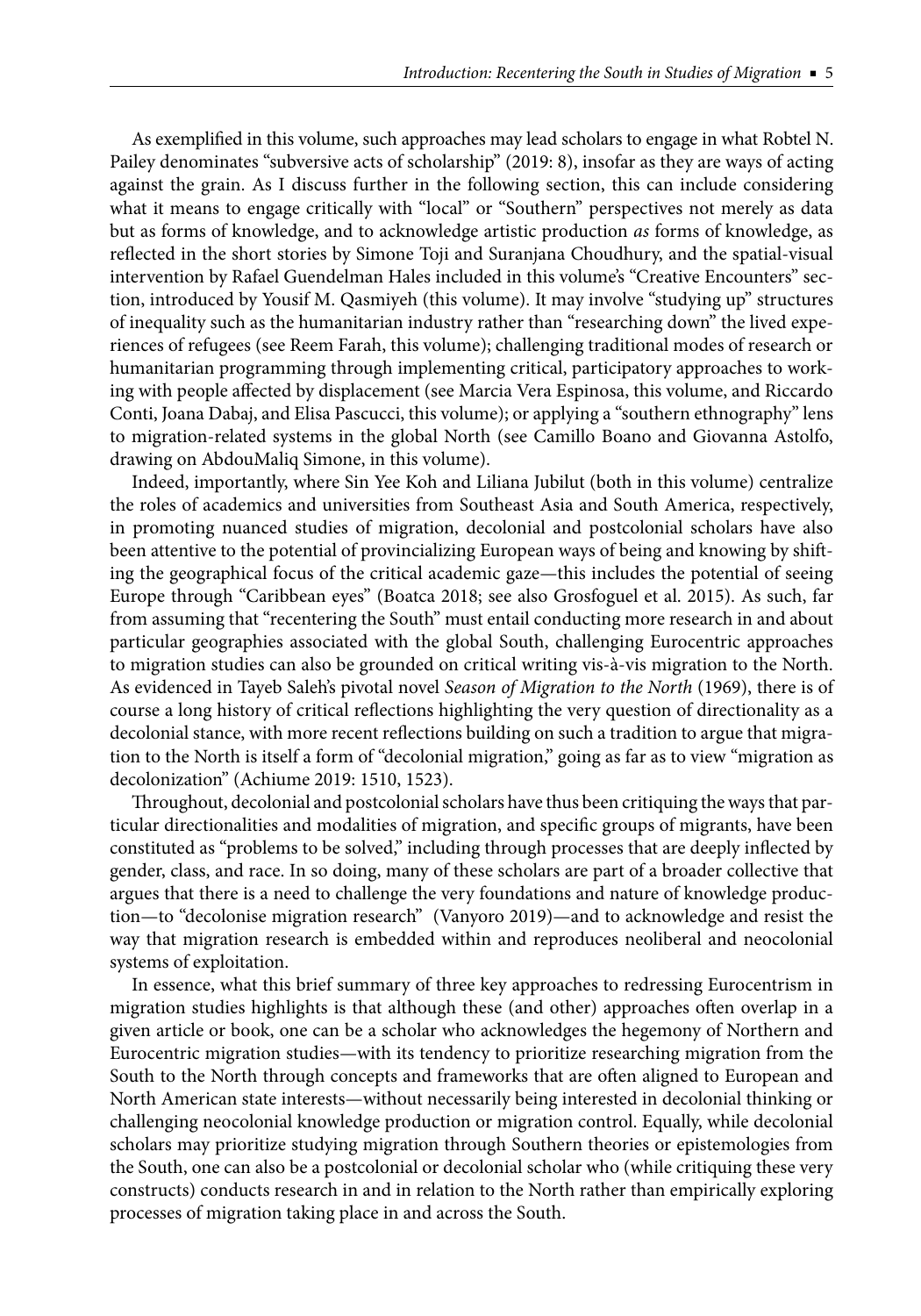Recognizing a multiplicity of ways of redressing Eurocentrism in migration studies in turn leads us, in the following section, to the three questions outlined in the opening of this introduction: (1) what decentering and recentering might entail; (2) the meanings of "the South"; and (3) the broader politics of knowledge production in this field. While the following reflections are far from exhaustive, they raise questions that *Migration and Society* is interested in exploring further, both in terms of topics and thematics, but also in terms of broader approaches to conducting research, writing, and publishing in this field.

### **Decentering the North qua Recentering the South?**

I start this section by reasserting that although a focus on studying migration in the South may be a means of "recentering the South" in empirical terms—by filling a gap *in* knowledge—this does not necessarily "decenter" or challenge the dominance of and inequalities perpetuated by the original system, nor does it contest what is constituted *as* knowledge itself.

Indeed, gap-filling studies are open to similar critiques as those developed in response to studies of women in development that merely adopted an "add women and stir" approach (Fiddian-Qasmiyeh 2014), thereby failing to challenge the systems that excluded women in the first place, and that sought to instrumentalize the "added" women to meet preexisting, externally established goals. In part, I introduce this reference to feminist critiques of the "add women and stir" method as a means of echoing Scarlett Hester and Catherine Squires's call—in their reflections on "*recentering* black feminism"—that we must be "willing to search for knowledge and theory outside of our discipline" (Hester and Squires 2018: 344, emphasis added). Echoing these authors—who are writing from within the context of feminist critical race studies—highlights that debates on centering and recentering have been pivotal to diverse fields of study. Critical inquiry vis-à-vis those people, places, and processes that have historically been marginalized and erased extend from feminist theory (i.e., hooks 1984) to "recentering" or "adding and stirring" Africa into international relations (respectively, Iñiguez de Heredia and Wai 2018; K. Smith 2013). In the pages that follow, I draw on these cognate debates to reflect on the challenges and possibilities of engaging with the proposed processes of "decentering" and "recentering" in relation to migration studies.

#### *Th e Politics of Recentering*

In their 2018 edited collection, Marta Iñiguez de Heredia and Zubairu Wai advocate "taking Africa out of a place of exception and marginality, and *placing it at the center* of international relations and world politics" (n.p., emphasis added). While many scholars and activists advocate such a process, others contest the notion of recentering for different reasons. On the one hand, for instance, Achille Mbembe draws on the work of Ngugi wa Thiong'o to argue that "in Ngugi's terms, 'Africanization' is *a project of 're-centering.'* It is about rejecting the assumption that the modern West is the central root of Africa's consciousness and cultural heritage . . . Decolonizing (a la Ngugi) is not about closing the door to European or other traditions. It is about defining clearly what the centre is. And for Ngugi, Africa has to be placed at the centre" (2016: 35, emphasis added). Far from proposing an isolationist modus operandi characterized by rejecting European traditions, reifying a static geography, or solely conducting research "in" Africa, Mbembe reminds us that for Thiong'o "Africa expands well beyond the geographical limits of the Continent. He wanted 'to pursue the African connection to the four corners of the Earth'—the West Indies, to Afro-America" (Mbembe 2016: 35). In this sense, centering must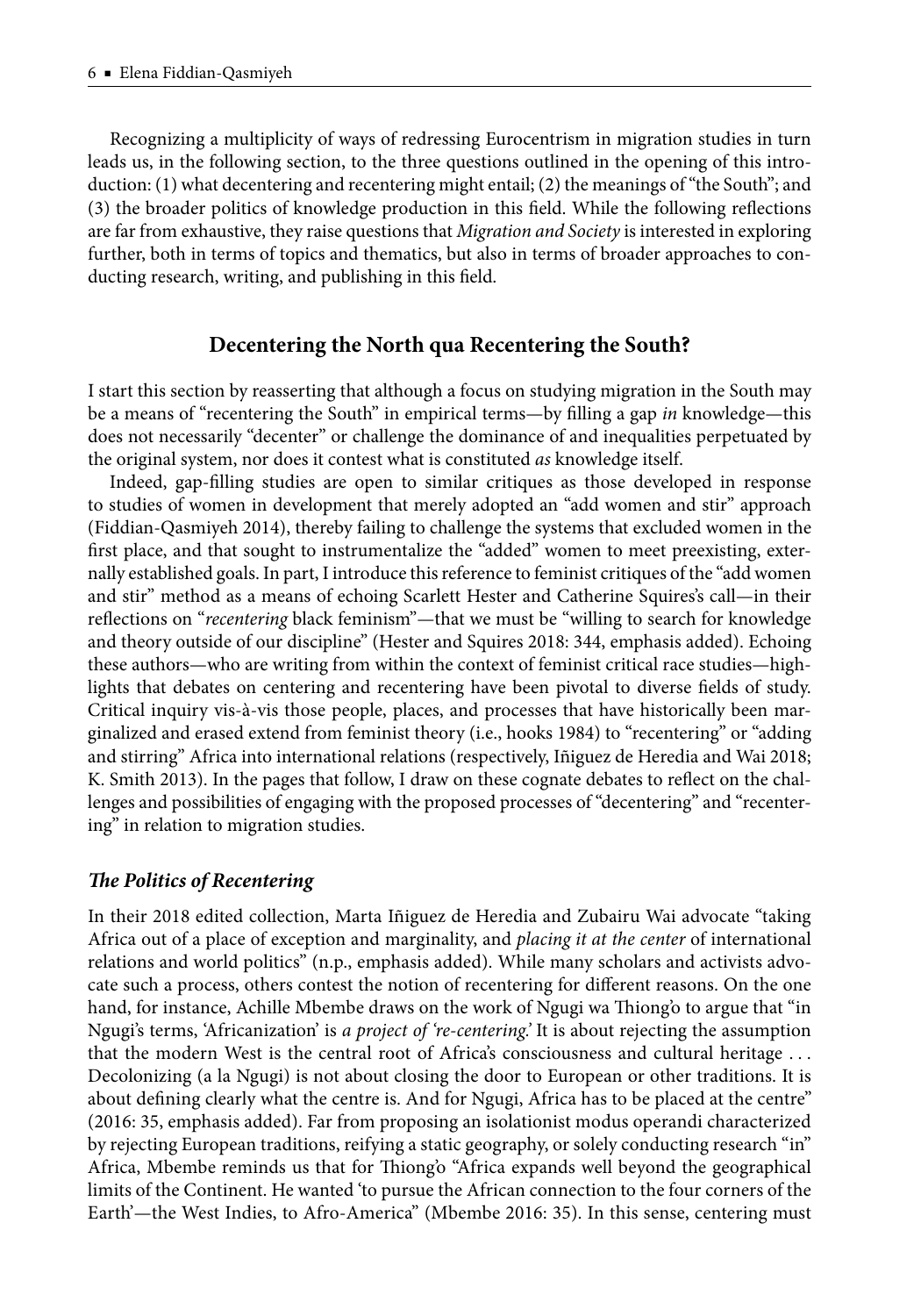intrinsically be viewed as a particular relational project, extending beyond a specific spatial referent: "After we have examined ourselves, we radiate outwards and discover peoples and worlds around us. With Africa at the centre of things, not existing as an appendix or a satellite of other countries and literatures, things must be seen from the African perspective" (Mbembe 2016: 35).

On the other hand, however, Mbembe draws on the work of Frantz Fanon to stress that Africanization itself is not "decolonization": placing "Africa" and "Africans" at the core can still, as Fanon critiqued, be characterized by xenophobia and the drive to expel "the foreigner," which, as Mbembe reminds us, "was almost always a fellow African from another nation" (ibid.: 34; see Brankamp and Daley, this volume). In this sense, centering—whether "Africa," "Africans," or, in the context of this volume, "the South"—can still be characterized by inequalities, and may, in fact, risk perpetuating systems of exclusion.

Indeed, in contrast to calling for recentering "as" decolonization of knowledge, Sabelo Ndlovu-Gatsheni powerfully rejects calls to "bring Africa *back in*" (2018a: 283, emphasis added; also see 2018b). First, he argues that there is a need to shift from Vumbi Yoka Mudimbe's (1994) "idea of Africa" to the "African idea" proposed by Ngugi wa Thiong'o (2009: 74), and already hinted at in the quotes above. We could posit that this parallels arguments that while "the idea of the South" is a construct that artificially fixes and contains (to draw on Jazeel's words, quoted above), it may nonetheless be the case that "South*ern* ideas," theories, and epistemologies enable us to productively engage with the complexity of intersecting and mutually constitutive processes.

Second, Ndlovu-Gatsheni urges for a "shift from the simplistic discourses of negativity, alterity, peripherality, and marginality to the complex alternative decolonial ones of Africa that was both *'inside' and 'outside' simultaneously* and that continued to be a site of 'critical resistance' thought and self-assertion" (2018a: 284, emphasis added). Ndlovu-Gatsheni argues that "both the 'inside-ness' and 'outside-ness' of Africa are determined by coloniality giving it the character of an insider who is pushed outside and an outsider who is kept inside forcibly" (ibid.). In effect, beyond the diagnosis that "Africa" has been absent(ed) or marginal(ized), Ndlovu-Gatsheni "challenges the very premise of *the politics of bringing Africa back-in* as misguided and missing the complexity of Africa's position within the modern world system, world capitalist economy, and global imperial/colonial orders" (ibid., emphasis added).

Twenty years before Ndlovu-Gatsheni powerfully argued in this chapter that "Africa cannot be brought 'back in' to the bowels of Euro-North American-centric beast. It is already inside as a *swallowed* victim" (ibid., emphasis added),<sup>5</sup> the Chicana feminist theorist Gloria Anzaldúa spoke of, and against, "this kind of United Statesian-culture-*swallowing*-up-the-rest-of-the world" (quoted in Lunsford 1998: 16, emphasis added).

Anzaldúa also simultaneously confronted the inside-outside binary through her conceptualization of *nosotras* (feminine "we" in Spanish):

It used to be that there was a "them" and an "us." We were over here, we were the "other" with other lives, and the "nos" was the subject, the White man. And there was a very clear distinction. But as the decades have gone by, we, the colonized, the Chicano, the Blacks, the Natives in this country, have been reared in this frame of reference, in this field. So all of our education, all of our ideas come from this frame of reference. We are complicitous for being in such close proximity and in such intimacy with the other. Now I think that "us" and "them" are interchangeable. Now there is no such thing as an "other." *The other is in you, the other is in me*. This White culture has been internalized in my head. *I have a White man in here*, *I have a White woman in here. And they have me in their heads, even if it is just a guilty little nudge sometime* . . . (Anzaldúa, quoted in Lunsford 1998: 8, emphasis added)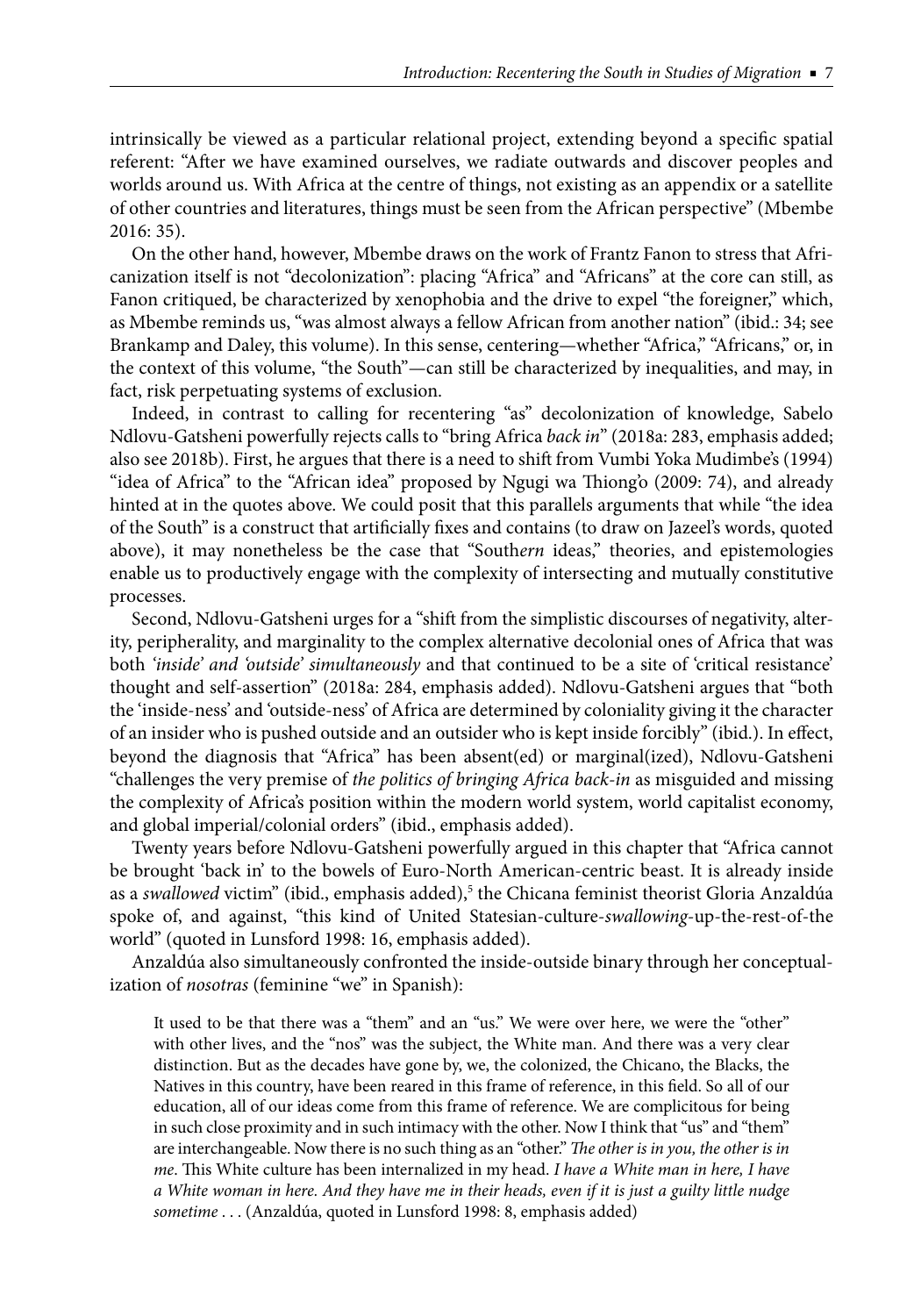By rejecting the false binary between the insider *nos* (the white "us," qua the "I," the subject) and the outsider *otras* (the colonized "them," the Other, the inferior object), Anzaldúa proposed the concept of (*nos*+*otras* =) *nosotras* ("we"). In this conceptualization, each is constitutive of the other, albeit on terms and through processes that are not only unequal but embedded in different forms of colonial violence—or, as I discuss below, also with reference to her work (Anzaldúa 2002: 25), "colonial *wounds*."

Such a theoretical move posits that it is not only the case that there are multiple "we's," but also that the "we" itself is internally plural and is created relationally within, through, and against structures of inequality (Fiddian-Qasmiyeh 2019a). While with somewhat different roots, this echoes analyses that argue that there are multiple Souths in the world, including "Souths" (and Southern voices) within powerful metropoles, as well as multiple Souths within multiple peripheries (Connell 2007; Sheppard and Nagar 2004).<sup>6</sup> It resonates with assertions, such as those made by Urvashi Aneja, that historical and contemporary processes mean that "the South and the North alike 'can thus be said to exist and evolve in a mutually constitutive relationship,' rather than in isolation from one another" (Aneja, quoted in Fiddian-Qasmiyeh and Daley 2018: 3). In turn, this parallels Ndlovu-Gatsheni and Kenneth Tafira's assertion that "the global South was not only invented from outside by European imperial forces but it also invented itself through resistance and solidarity-building" (2018: 131).

If we extend the challenges presented by Anzaldúa, Ndlovu-Gatsheni, and many others to the study of migration, this leads us simultaneously to critique the processes through which certain people, spaces, and structures constitute themselves as the center/inside, and the processes that can reinscribe the power of that "center" by aiming to "add and stir" that which has been (kept) outside. It is also, perhaps, to challenge the very binaries that underpin the project of decentering/recentering, since, in this framework, the North-South/core-periphery/center-margin are always already mutually constitutive and mutually implicated in one another's being in (or exclusion from) the world.

Diagnosing bias and exclusionary processes can thus run the risk of recentering that which scholars ostensibly aim to challenge (see Horner 2019; Madlingozi 2018). In this regard, rather than "recentering," perhaps what is required is a process of "decentering" the hegemonic.

In the following section, I briefly turn to the implications of a number of the arguments outlined above—of simultaneity, relationality, and mutual constitutiveness, and the politics of decentering rather than recentering—for conceptualizations of "the South."

## The "South" or "Southern Theories"?

If recentering is a contested proposition, so too is "the South." On the one hand, when used in the context of examining "migration in the global South" or "South-South migration," it is often taken for granted that a geographical complex known as "the South" objectively exists, typically encompassing and equated with countries in or the entire regions of "Asia," "Africa," "Latin America," "the Middle East," and "the Pacific." In other contexts, authors such as Peace Medie and Alice Kang define "countries of the global South" as "countries that have been marginalised in the international political and economic system" (2018: 37–38). In this sense, "the South" is often adopted as an equivalent or substitution for the formerly popular and now widely disavowed terms of "the Third World" and "the developing world."7

While such classifications may be externally applied and/or imposed, it is equally the case that states have often *defined themselves* with reference to the global "South." For instance, over 130 states *define themselves* as belonging to the Group of 77—a quintessential platform for "South-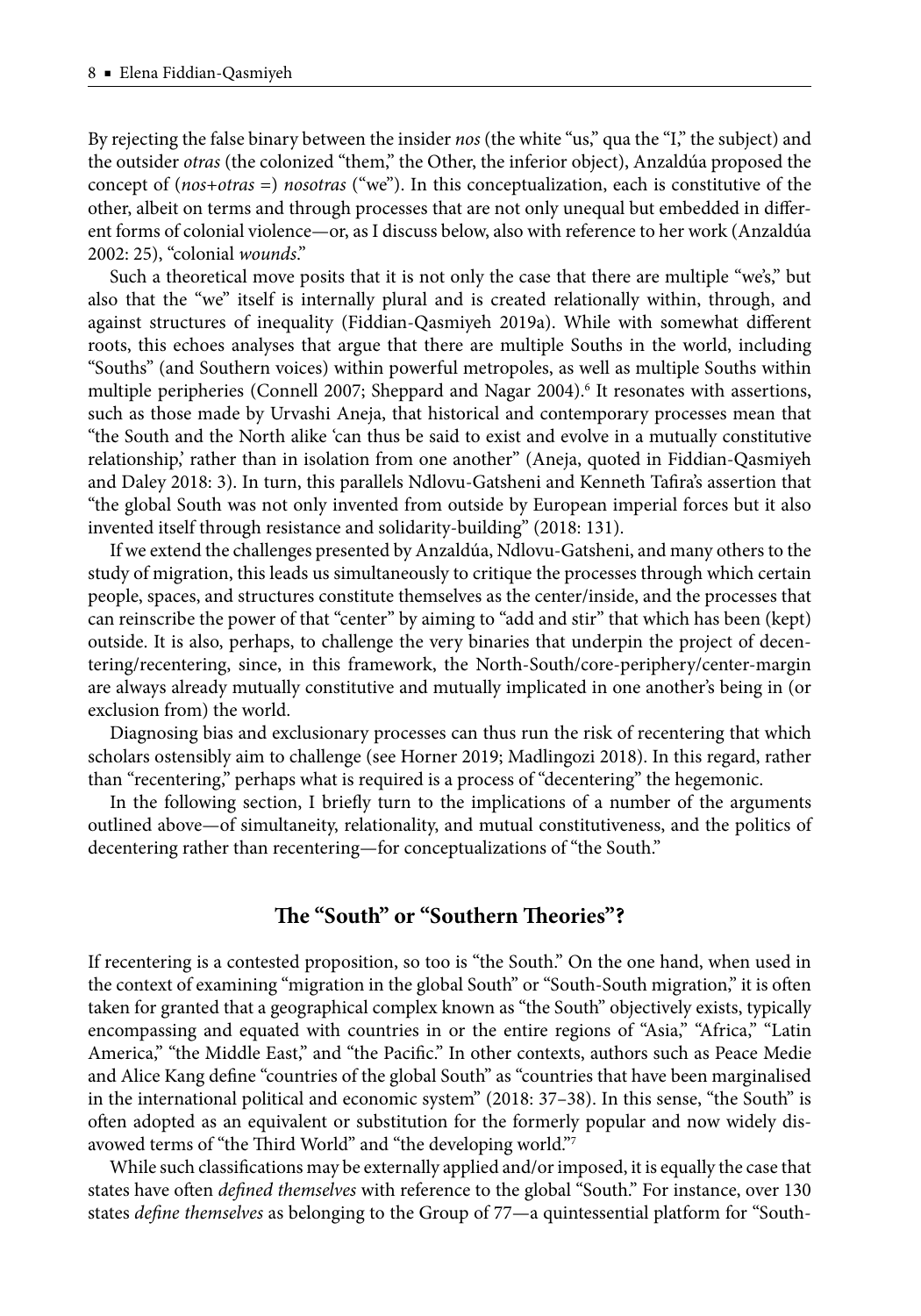South" cooperation—in spite of the diversity of their ideological and geopolitical positions in the contemporary world order, their vastly divergent gross domestic product (GDP) and per capita income, and their rankings in the Human Development Index.<sup>8</sup> Indeed, a number of official, institutional taxonomies exist, including those that classify (and in turn interpellate) different political entities as being from and of "the South" or "the North" (see Fiddian-Qasmiyeh 2015). Such emic and etic classifications have variously been developed on the basis of particular readings of a state's geographical location, of its relative position as a (formerly) colonized territory or colonizing power, and/or of a state's current economic capacity on national and global scales (ibid.).

On the other hand, as already suggested above, the South and both the North-South and West-East binaries are just some of many constructs that have been interrogated for over four decades, including by scholars like Edward Said (1978), Chandra Mohanty (1988), Arturo Escobar (1995), Uma Kothari (2005), Raewyn Connell (2007), and Sabelo Ndlovu-Gatsheni and Kenneth Tafira (2018). Among other things, these scholars have argued that, far from being "either static or purely defined through reference to physical territories and demarcations" (Fiddian-Qasmiyeh and Daley 2018: 3), geographical imaginaries of the South (and the Orient) have been invented, after Edward Said (1978), through the active deployment of "imperial reason and scientific racism" (Ndlovu-Gatsheni and Tafira 2018: 127). This "imperial reason and scientific racism" has constituted certain places, peoples, ways of knowing, and ways of being as inferior to or void of hegemonic (read Western/Northern) systems of meaning.

Indeed, if such scholars have demonstrated the urgency of interrogating "the South" as a means of defining and containing geographical locations, it has nonetheless been widely used by theorists engaged in postcolonial and decolonial debates and politics in ways that are pertinent for the topic of this volume. For instance, Sujata Patel (2018: 32) follows both Connell (2007) and Santos (2014) in conceptualizing "the South" as "a metaphor" that "represents the embeddedness of knowledge in relations of power." Stressing its constitutive *relationality*, it is defined by Siba Grovogui as "an idea and a set of practices, attitudes, and relations" that are mobilized as "a *disavowal* of institutional and cultural practices associated with colonialism and imperialism" (2011: 177, emphasis added). Furthermore, as noted in the preceding section, Connell (2007) and Santos (2014) shift from using "the South" (as a noun) and instead respectively develop their focus on Southern theories (the adjectival) and epistemologies of the South (a fixed referent in the genitive construction).

From this standpoint, redressing Eurocentrism is not merely a matter of recentering "the South" by conducting research in and about countries in "the South" (as a fixed geographical descriptor), but instead requires a more radical and deeper shift. Returning to the question of recentering and decentering, Walter Mignolo (2009: 3) proposes that this shift can only be achieved through "de-Westernisation," which, in his words, "means, within a capitalist economy, that the rules of the games and the shots are no longer called by Western players and institutions." It is, in his view, only through de-Westernization that we can go beyond the insufficient step of aiming "to change the *content* of the conversation," and instead take up the essential challenge of "chang[ing] the *terms* of the conversation" (ibid.: 4, emphasis added).

However, Mbembe disagrees with the diagnosis of "de-Westernization" as the solution. While he agrees that "decolonization is not about design tinkering with the margins," and, drawing on Fanon, holds that Europe must not be taken as a model or paradigm to be imitated or mimicked, he powerfully argues that "decolonizing knowledge is . . . not simply about de-Westernization" (2015: 24). As noted above with reference to simultaneity, relationality, and mutual constitutiveness, de-Westernization is insufficient precisely because "the Western archive is singularly complex," and because this archive "contains within itself the resources of its own refutation" (ibid.).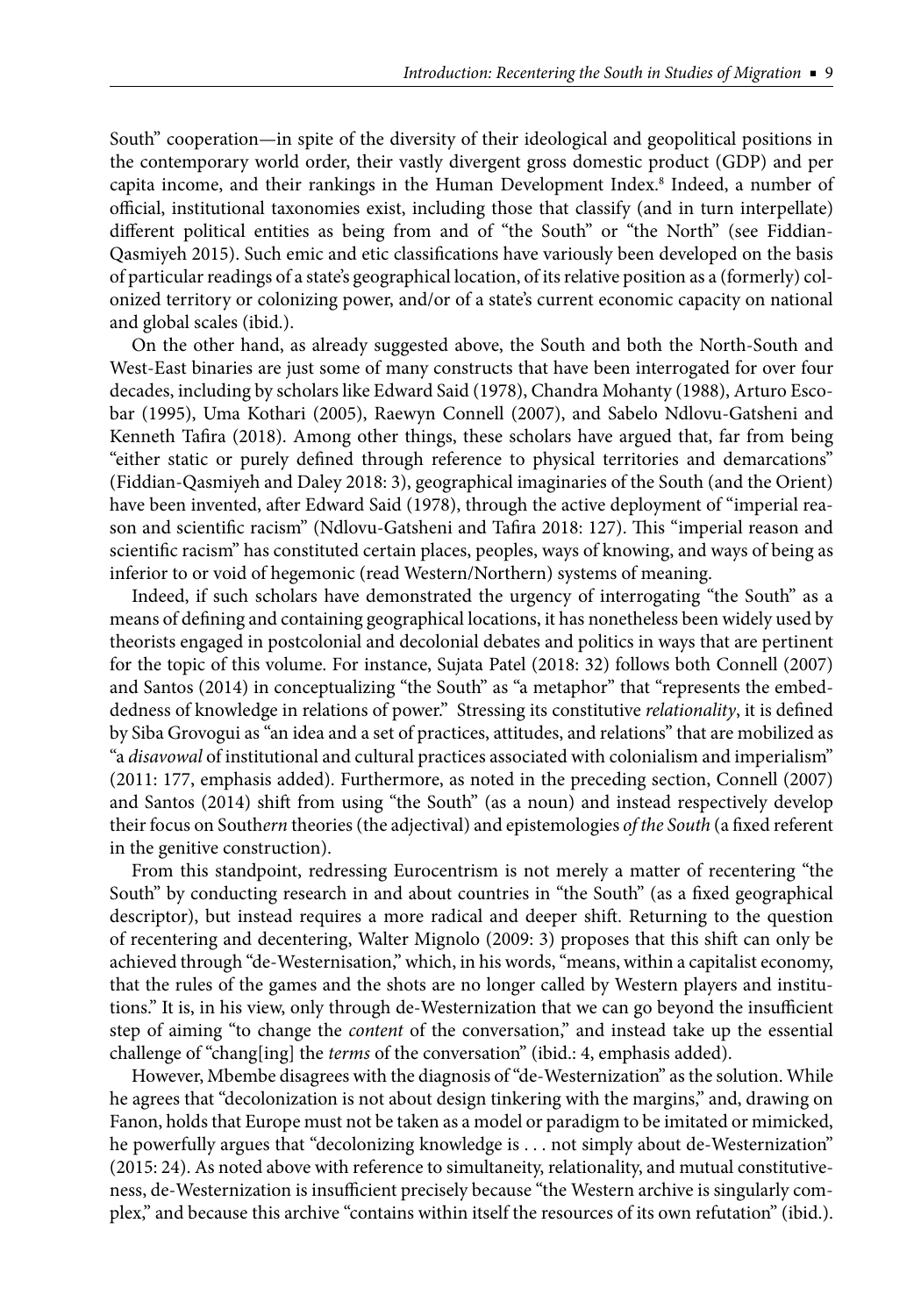Indeed, the Western archive is "neither monolithic, nor the exclusive property of the West," and Mbembe maintains that "Africa and its diaspora decisively contributed to its making and should legitimately make foundational claims on it" (ibid.).

Pulling together the diverse strands of the introduction thus far suggests that changing the *terms* of the conversation, and changing the very "rules of the game" in this sense, arguably therefore requires transcending the model of "recentering" the South or of "decentering" the North/ West. Instead, as suggested above, and as explored in more detail in the next section, it requires attention to the relational and situated nature of knowledge production (as has long been argued by feminist and decolonial thinkers alike<sup>9</sup>) and the broader geopolitics of knowledge.

### **The Politics of Citation: Beyond Diversity and Inclusion**

Building on the above, in this final section I focus on one aspect of the politics of knowledge production, and publication, that is crucial to *Migration and Society*, as a journal that has, since its inception, been committed to inclusive citation and scholarly practice. As we note in our guidance to authors: "We encourage our contributors to ensure they reference and engage with the work of female, black, and minority ethnic writers, and work by other under-represented groups" (*Migration and Society* n.d.). However, Hester and Squires (2018: 344) remind us that although "recentering and historicizing race scholarship around black feminism is one approach to the issue of citational politics," inclusive citation is insufficient when it becomes little more than an exercise in "diversity management." Inter alia, Hester and Squires argue that, just as insisting that scholars cite white, European, or North American "experts" in the field is part of an exclusionary and hegemonic process, so too "the insistence that scholars cite particular, well-known, 'authorized' theorists of color, serves to police the boundaries: which fields and which scholars are permitted, and which scholars are unrecognized because their ideas haven't made their way into the authorized shortlist?" (ibid.: 345). Going beyond "inclusion" as "diversity" thus requires careful consideration of how to develop meaningful engagement with and acknowledgment of the intellectual work of people who have often either been excluded from the "authorized shortlist," or whose work has been ignored, or merely "footnoted," in academic publications.10 It also involves a recognition, in the words of Gloria Anzaldúa, that "an outsider is not just somebody of a different skin; it could be somebody who's White, who's usually an insider but who crosses back and forth between outsider and insider" (Anzaldúa, quoted in Lunsford 2004: 62). In all, it requires a reconsideration of whose knowledge and what types of knowledge are viewed as knowledge to be engaged with, or as material to be "quoted" to inspire academic analysis, as I now discuss.

### The Politics of "Quoted" Knowledge: Rethinking the Wound

There is a long history of implicitly and explicitly dismissing the intellectual and conceptual work of people positioned outside of the Northern academy. This history has been characterized by "exploiting" and "extorting," to use Paulin Hountondji's terms (1992: 242), "their" words to develop concepts and theories rather than acknowledging "their" words *as* concepts, theories, and knowledge. Indeed, as Mbembe argues (2016: 36), critiques of the "dominant Eurocentric academic model" include "the fight against what Latin Americans in particular call 'epistemic coloniality,' that is, the endless production of theories that are based on European traditions; are produced nearly always by Europeans or Euro-American men who are the only ones accepted as capable of reaching universality; a particular anthropological knowledge, which is a process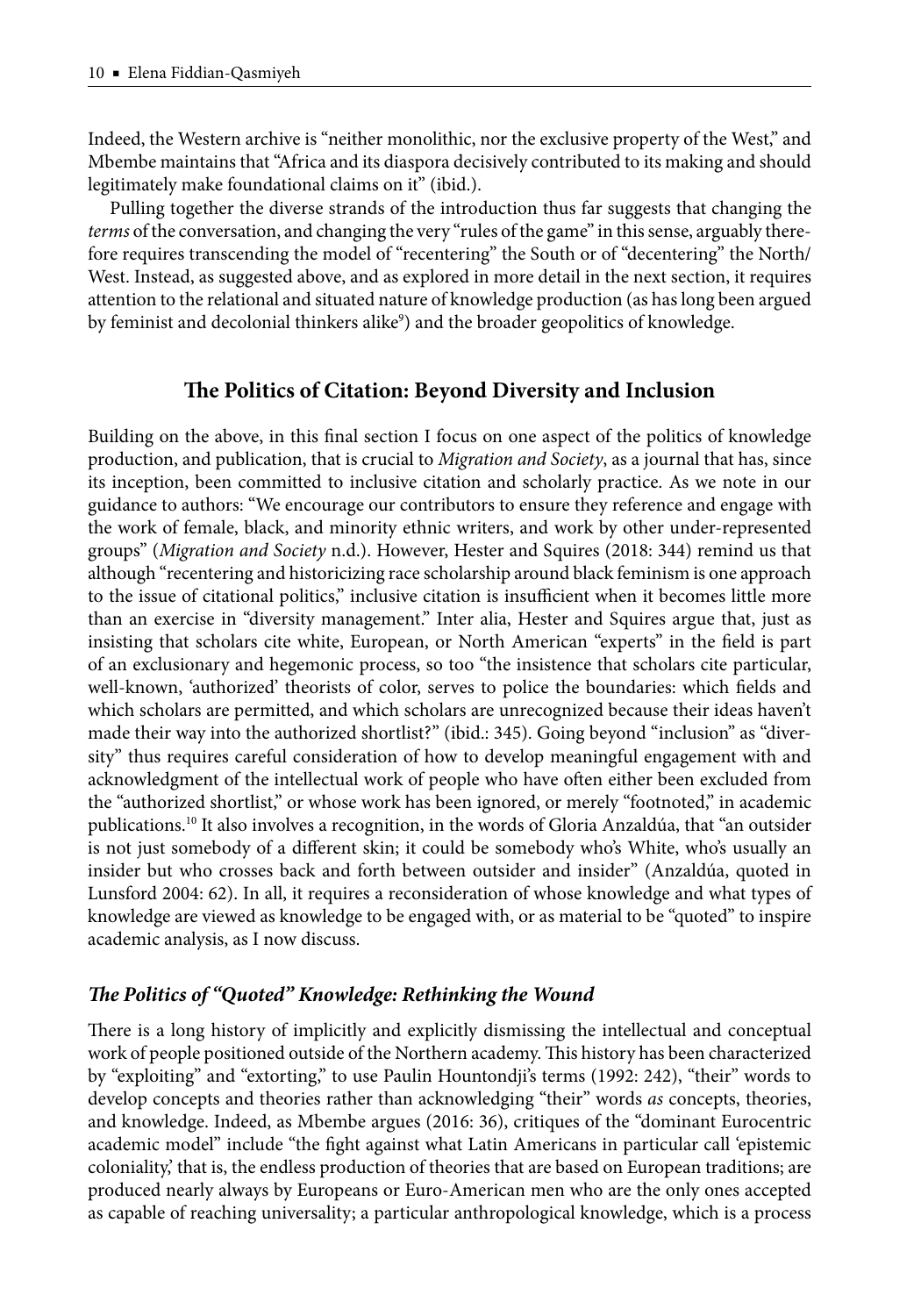of knowing about Others—but a process that never fully acknowledges these Others as thinking and knowledge-producing subjects." To illustrate such a process, I will take an example from one of the leading figures of decolonial studies who I have already cited at length above: Gloria Anzaldúa. By offering this example it is not my intention to question the integrity of the researchers under question; instead, I aim to trace the ways in which a thought, or that which marks the inception of a thought, has traveled, not in the sense of traveling theory (Said 1983: 226–247), but traveling *as* theory. I do so as an invitation to think about the process through which theory comes to be recognized as theory, and to ask who is acknowledged as playing a significant role in the inception of theory, and who is relegated to the margins.

In her groundbreaking text *Borderlands/La Frontera*, originally published in 1987, Gloria Anzaldúa writes: "The US-Mexican border *es una herida abierta* where the Third World grates against the first and bleeds" (2002: 25). The border is *una herida abierta* (an open wound), a wound that continues to bleed due to the ongoing violence of coloniality, a colonial violence that is gendered, racialized, racist, and patriarchal in nature. And yet this wound has itself become implicated in the ongoing violence of gendered, racialized, and disciplinary hierarchies of knowledge, including when Anzaldúa has been marginalized, uncited, or merely "footnoted" in relation to what has come to be "known" as one of decolonial theory's key and foundational concepts: the "colonial wound."

Through a range of problematic citation processes forming the foundation of this example, Anzaldúa has at best been presented as inspiring the foundation for the conceptualization and theorization of the "colonial wound," and at worst entirely absented from publications applying this concept. Th ese processes range from scholars introducing "what can be called *following and reformulating a bit* G. Anzaldúa, 'the colonial wound'" (Tlostanova 2008: 1, emphasis added), to Anzaldúa's words being demoted, in a footnote, to the status of a "metaphor": "Chicana intellectual and activist, Gloria Anzaldúa, described the borders between America and Mexico as 'una herida abierta.' *We see in this metaphor*, an expression of the global 'colonial wound'" (Tlostanova and Mignolo 2009: 143, emphasis added). From a core concept in her own text, Anzaldúa's words have traveled to other spaces: as noted above, with her words depicted as *pre*ceding theory and being relegated to a footnote; subsequently entirely absented (Mignolo 2009); and ultimately referred to in a footnote added a full ten lines after the first use of "colonial wound" in a 2011 article, with the displaced footnote clarifying the journey that the concept has taken: "The *concept* of colonial wound *comes from* Gloria Anzaldúa, in one of her much celebrated statements: 'The US-Mexican border es *una herida abierta* where the Third World grates against the first and bleeds" (Mignolo 2011: 64n9, emphasis added).

Starting and ending the above brief reflection with Anzaldúa's line is a way to recenter her and her work as the origin of this "decolonial" concept, and simultaneously to argue for a careful reflection on the politics of citation and theorization. To do so is not to speak on Anzaldúa's behalf, since she herself has reflected on these processes of appropriation in detail: "When it [*Borderlands*] was appropriated, it was taken over and used in a token way by white theorists who would  $\dots$  mention my name  $\dots$  but as an aside. They never integrated our theories into their writing. Instead, they were using us to say, 'Here I am a progressive, liberal, white theorist. I know women of colour. See? I'm mentioning these folks'" (Anzaldúa 1991, published in Keating 2009: 192). Indeed, rather than acknowledging Anzaldúa as an intellectual in her own right and with her own intellectual foundations, she writes that at times white theorists "would look at some of the conclusions and concepts and theories in *Borderlands* and write about them, saying that my theories were derived from their work. They had discovered these theories. They insisted that I got these theories from Foucault, Lacan, Derrida or the French feminists. But I was not familiar with these theorists' work when I wrote *Borderlands*. I hadn't read them. So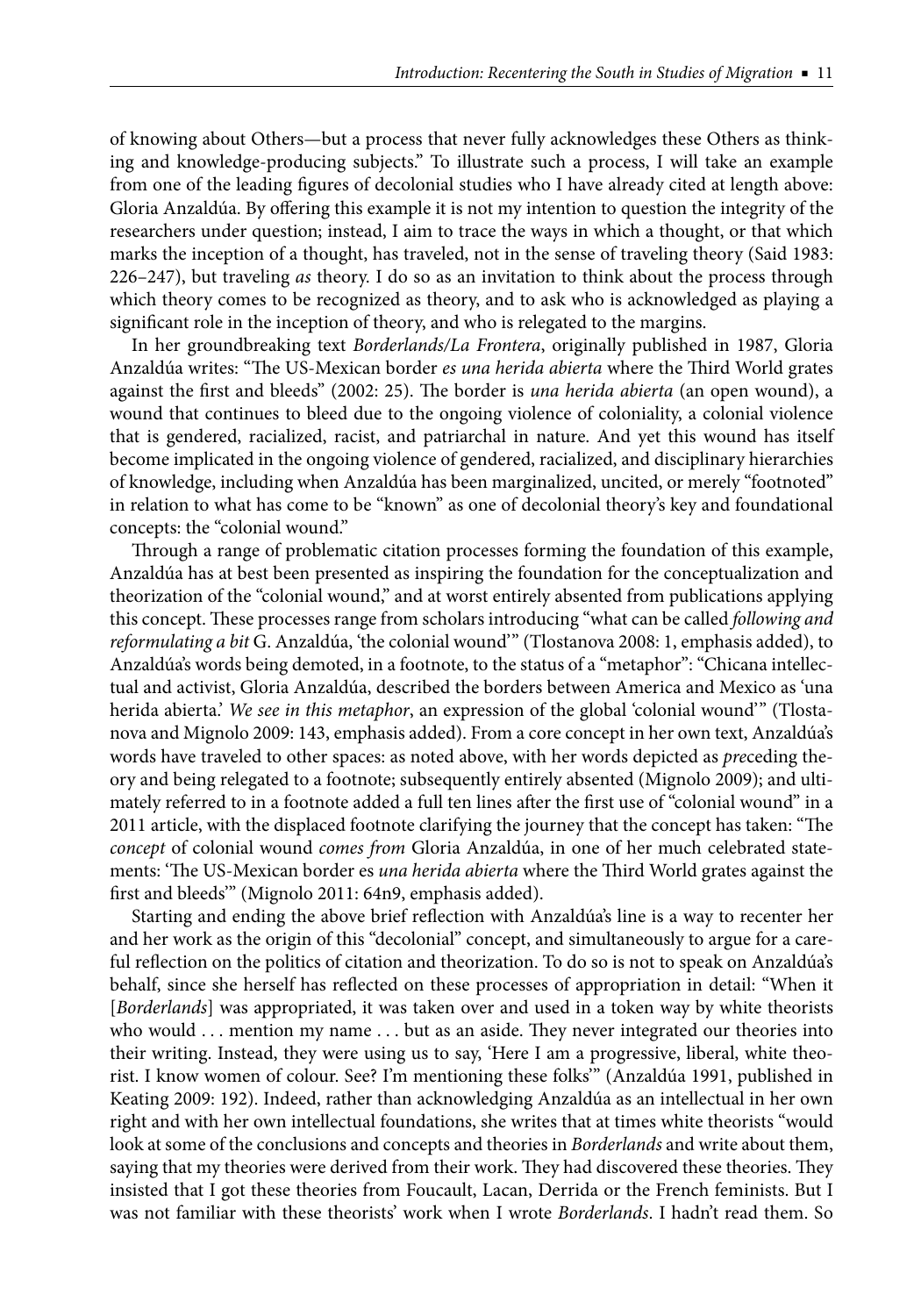what they were saying was, 'She got it from these white folks and didn't even cite them'" (ibid.). Far from taking it for granted that only white theorists have "produced" and subsequently "own" key concepts and theoretical approaches that must be cited appropriately, it is important to disrupt citational practices that have long been implicated in bordering knowledge and keeping certain people in the center of such systems while excluding others. In line with this reflection, attention must be paid not only to the questions of who produces knowledge, when, why, and how (all of which are key for feminist and decolonial theorists alike) but also of what knowledge is acknowledged and cited as knowledge, and on whose terms.

In this regard, a further significant challenge emerges when going beyond identifying Eurocentric biases and aiming to redress gaps in knowledge. This is the importance of not only recognizing but indeed centralizing the knowledge and the conceptualizations of people who have migrated, been displaced, and/or who are responding to migration in different ways (Fiddian-Qasmiyeh 2019a, 2019b).

If our starting point is (which I believe it should be) the acknowledgment that people have heterogeneous experiences of migration and are active agents whose capacity to act is restricted by diverse systems of inequality and violence, it subsequently becomes essential to go beyond collecting, or documenting, such experiences, voices, and acts (Fiddian-Qasmiyeh 2019a, 2019b; Qasmiyeh 2014; Nasser-Eddin and Abu-Assab, this volume). From this starting point, it becomes necessary to challenge rather than reproduce the assumption that migrants and refugees merely experience, are affected by, and/or respond to migratory processes, and that it is only through critical scholarly attention that these experiences can be analyzed, for "us" to make sense of "their" lives and worlds. In the powerful words of *Migration and Society*'s "Creative Encounters" editor, Yousif M. Qasmiyeh, it is essential to reject the violence of projects that take ownership of migrants' and refugees' voices—"After spending hours with us, in the same room, she left with a jar of homemade pickles and three full cassettes of our voices" (Qasmiyeh 2014: 68)—even, or especially, when these projects are undertaken ostensibly to subsequently "give voice" to people from the South. It is in this context that Qasmiyeh posits the aim of the "Creative Encounters" section of the journal as follows: "to embroider the voice with its own needle: an act proposed to problematise the notion of the voice; something that cannot be given (to anyone) since it must firmly belong to everyone from the beginning" (2019: n.p.; see also Qasmiyeh, this volume). Such a commitment means thinking carefully about how and why we "quote" migrants, refugees, and those responding to migration, and to recognize that analysis and theorization are not the preserve of academics and practitioners.

People who are involved in diverse migratory processes conceptualize their own situations, positions, and responses as everyday theorists rather than as providers of "data" to be analyzed to provide the materials for conceptual and theoretical scholarship (Fiddian-Qasmiyeh 2015, 2016b). This means that it is urgent for us to focus intently on identifying and challenging the diverse structural barriers—including academic, political, economic, cultural, and social ones that prevent certain people's understandings and worldviews from being perceived as knowledge. Anzaldúa may have written that "all  $\dots$  is fiction," but this is only because, firstly, "to me, everything is real" (in Keating 2009: 108) and, secondly, words are more than "metaphors" to be "reformulated a bit" (op cit.) to be owned and subsequently mobilized by theorists. Fiction, poetry, art is knowledge, to be read and engaged with in its own right as knowledge, not "converted" into "knowledge" through the analyses of expert critics (Garb 2019; and as argued by Walter Benjamin,<sup>11</sup> see Selz 1991: 366). I use this as an analogy for the modes of research that have often underpinned our work as scholars in the field of migration, and a reminder of the importance of the "Creative Encounters" section of the *Migration and Society* journal, not as "seasoning" for an otherwise "social science" publication (Fiddian-Qasmiyeh 2019a: 44–45), but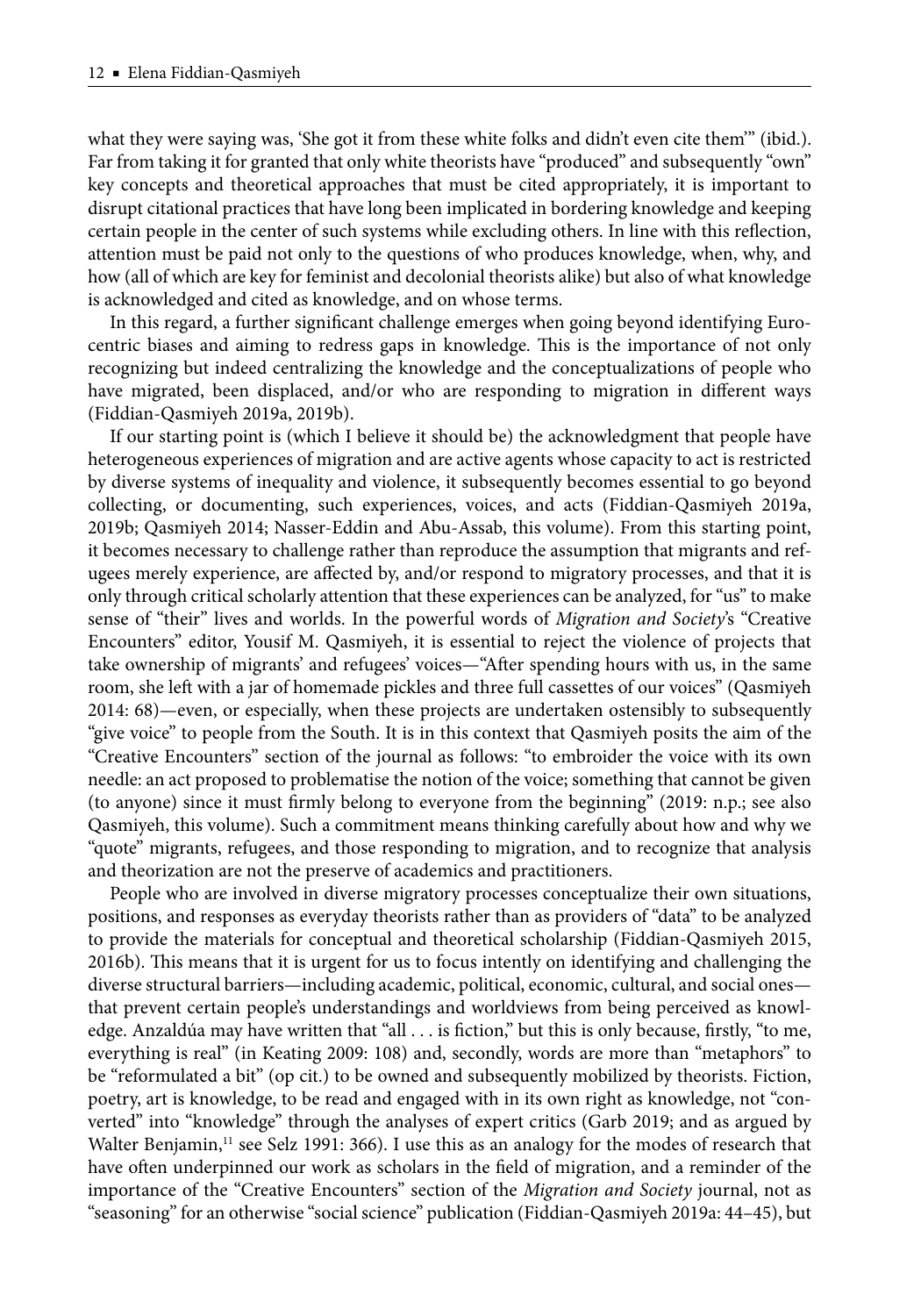to recognize these encounters as forms of knowledge that sit beside (following Jarratt 1998) the pieces categorized as research articles or "People and Places."

Indeed (and I am fully aware of the irony of including such a statement within only a few lines of having traced Anzaldúa's erasure or footnoting), Mignolo draws attention to the need to "shift the attention from the enunciated to the enunciation" (Mignolo 2009: 2). Equally, Gayatri Spivak famously interrogates "Can the Subaltern Speak?" (1988) in ways that focus both on the subaltern speaker (the enunciator) and the structurally unequal processes of enunciation, and Homi Bhabha conceptualizes the "Third Space" as a "contradictory and ambivalent space of enunciation" by arguing, in terms that might be read as resonating in some ways with Anzaldúa's conceptualization of *nosotras*, that "it is in this space that we will find those words with which we can speak of Ourselves and Others. And by exploring this hybridity, this 'Third Space,' we may elude the politics of polarity and emerge as the others of our selves" (2006: 156–157).

As such, in addition to considering which topics, geographies, and directionalities of migration are explored, and which scholars or enunciators are being cited (i.e., women of color, Southern scholars), it is essential to remain critically attentive to the conditions under which processes of enunciation take place and are engaged with. In particular, it is a focus on the unequal process of listening and recognizing speech as more than words that emerges as being pivotal here, as bell hooks (1989: 5–6) argued over three decades ago: "Certainly, for black women, our struggle has not been to emerge from silence into speech but to change the nature and direction of our speech, to make a speech that compels listeners, one that is heard . . . the voices of black women . . . could be tuned out, could become a kind of background music, audible but not acknowledged as significant speech." This thus involves being attentive to who is positioned as being capable of producing "significant speech," including across intersecting vectors of gender, race, sexuality, migration status, and, as discussed above, also what kinds of knowledge are viewed as significant in their own right. These are some of the questions that *Migration and Society* will be bringing to the fore, as key thematic and editorial priorities, over the years to come.

#### - **ACKNOWLEDGMENTS**

With sincere thanks to Mette L. Berg, Yousif M. Qasmiyeh, and Johanna Waters for their invaluable comments on earlier iterations of this article, which, in turn, builds upon conversations we have had on related issues over many years.

#### - **NOTES**

1. This introduction, and this volume more broadly, are informed by my ongoing project "Southern Responses to Displacement from Syria" (www.southernresponses.org), which has received funding from the European Research Council under European Union's Horizon 2020 Research and Innovation Programme (Grant Agreement No. 715582). The project combines attention to a particular *directionality* of both forced migration—from Syria to the neighboring states of Lebanon, Jordan, and Turkey—and of *responses* to this displacement—by organizations, states, groups, and individuals from "the South"—while simultaneously critically examining the diverse ways that "the South" is understood, mobilized, and indeed resisted by differently positioned people, and tracing the power relations underpinning and emerging through and from these processes of migration, response, and conceptualization/interpellation.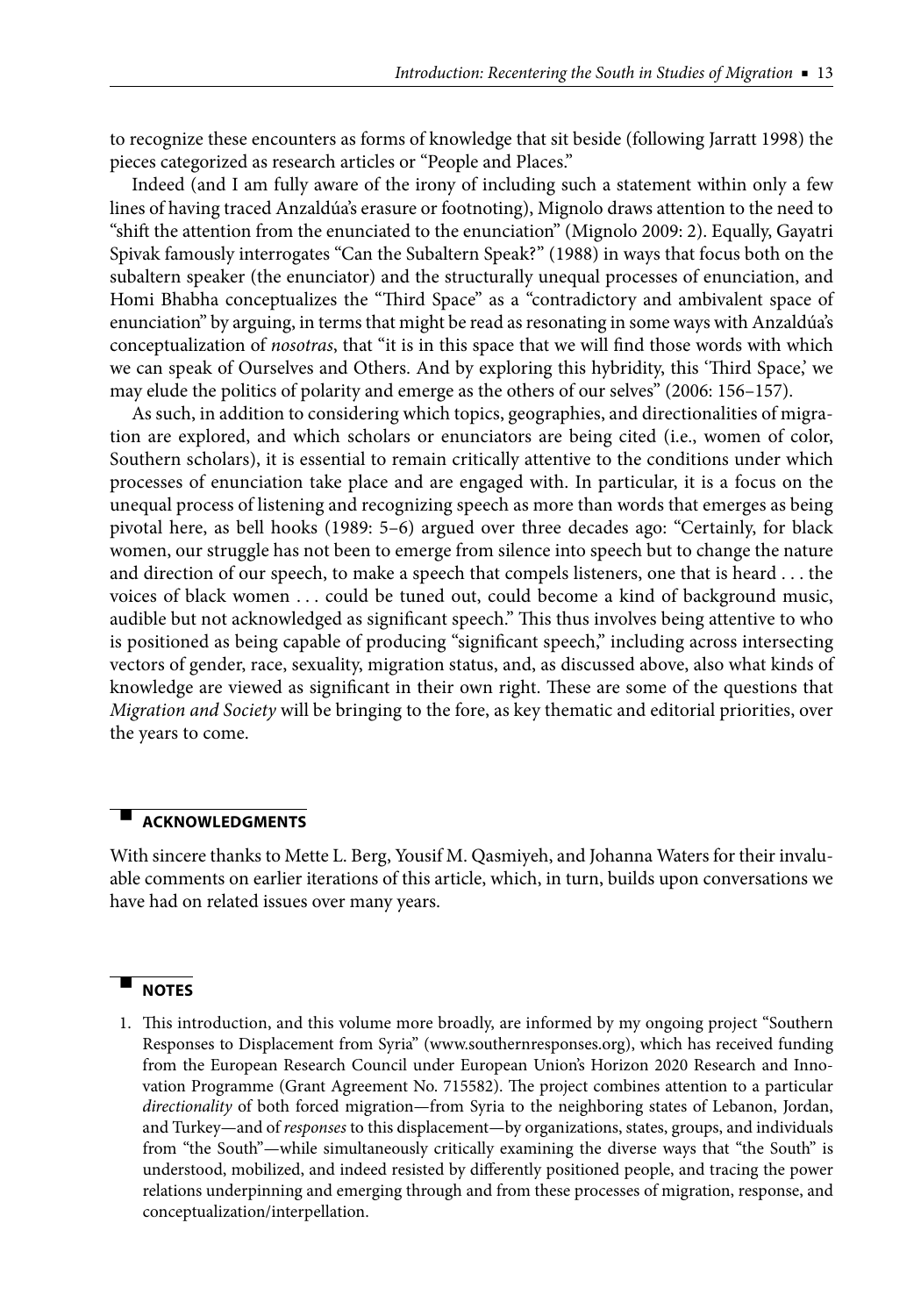- 2. On the dominance of North American scholarship in migration studies' first decades as a field of study, and the more recent (post-1970s) "Europeanization" of migration research, see Bommes and Morawska (2005) and Piguet et al. (2018).
- 3. On "African rearticulations of Western concepts" in the context of international relations, see K. Smith (2013).
- 4. On the particularities of and differences between decolonial, postcolonial, and Southern theories, see Dastile and Ndlovu-Gatsheni (2013) and Patel (2018).
- 5. In turn, one of José Martí's most famous phrases, as an early critic of American imperialism (b. Havana, 1853), is "*Viví en el monstruo y le conozco las entrañas*" (I lived in the monster, and I know its entrails). With many thanks to Mette L. Berg for drawing my attention to this echo.
- 6. As noted by Horner (2019), it is not only critical scholars who acknowledge the existence of multiple Souths, including Souths in the North, and vice versa (Sheppard and Nagar 2014), but also representatives of quintessentially neoliberal institutions such as the World Bank. Among the examples shared by Horner to demonstrate the "blurring boundary" of traditional neoliberal "maps of development" (Sidaway 2012) are the then World Bank President Robert Zoellick arguing in 2010 "that the term Third World was no longer relevant in the context of a more multipolar world economy" (Horner 2019: 8), and the official 2016 announcement that the World Bank would be removing "the classification of 'developed' and 'developing' countries in the World Development Indicators" (Horner 2019: 8).
- 7. While "the South" is used in different ways throughout this volume, it is notable that contributors such as Francesco Carella highlight that the term "Third World" is no longer an "acceptable" frame of reference in the field of international migration policy, while policy makers are increasingly "doing" South-South in the field of migration (interviewed by Fiddian-Qasmiyeh, this issue). Indeed, the unacceptability of the term is widely acknowledged, not only by the World Bank (see Horner 2019: 8), but also by proponents of the intellectual tradition of Third World Approaches to International Law (known by its acronym TWAIL; see Achiume 2019). TWAIL advocates nonetheless continue to argue that the usage of the term "Third World" is expedient precisely because "it provides the conceptual framing for counter-hegemonic discourse that unveils the close relationship between capitalism, imperialism and international law, and explains why international law has always disadvantaged Third World peoples" (Peel and Lin 2019).
- 8. For more detailed discussions and applications of the notion of "the South," and of diverse modes of definition and typologies vis-à-vis the "global South," see Fiddian-Qasmiyeh (2015) and Fiddian-Qasmiyeh and Daley (2018).
- 9. On this commonality, see also Nasser-Eddin and Abu Assab (this volume).
- 10. On footnoting Islam in historic and contemporary studies of migration to Cuba, see Fiddian-Qasmiyeh (2016a). On the forgotten legacy of the Cuban anthropologist Fernando Ortiz, see Berg (2010), Coronil (1995) and Fiddian-Qasmiyeh (2016a).
- 11. With many thanks to Yousif M. Qasmiyeh for drawing my attention to this reference.

#### - **REFERENCES**

Achiume, E. Tendayi. 2019. "Migration as Decolonisation." *Stanford Law Review* 71 (6): 1509–1574.

Adamson, Fiona B., and Gerasimos Tsourapas. 2019. "The Migration State in the Global South: Nationalizing, Developmental, and Neoliberal Models of Migration Management." *International Migration Review*. Published ahead of print, 24 October. doi: 10.1177/0197918319879057.

Amin, Samir. 1972a. *Neocolonialism in West Africa*. Harmondsworth, UK: Penguin.

Amin, Samir. 1972b. "Underdevelopment and Dependence in Black Africa: Origins and Contemporary Forms." *Journal of Modern African Studies* 10 (4): 503–524.

Amin, Samir. 1985. *Delinking: Towards a Polycentric World*. Trans. Michael Wolfers. London: Zed.

Aneja, Urvashi. 2018. "South-South cooperation and competition: a critical history of the principles and their practice." In *The Routledge Handbook of South-South Relations*, ed. Elena Fiddian-Qasmiyeh and Patricia Daley, 141–152. Oxford: Routledge.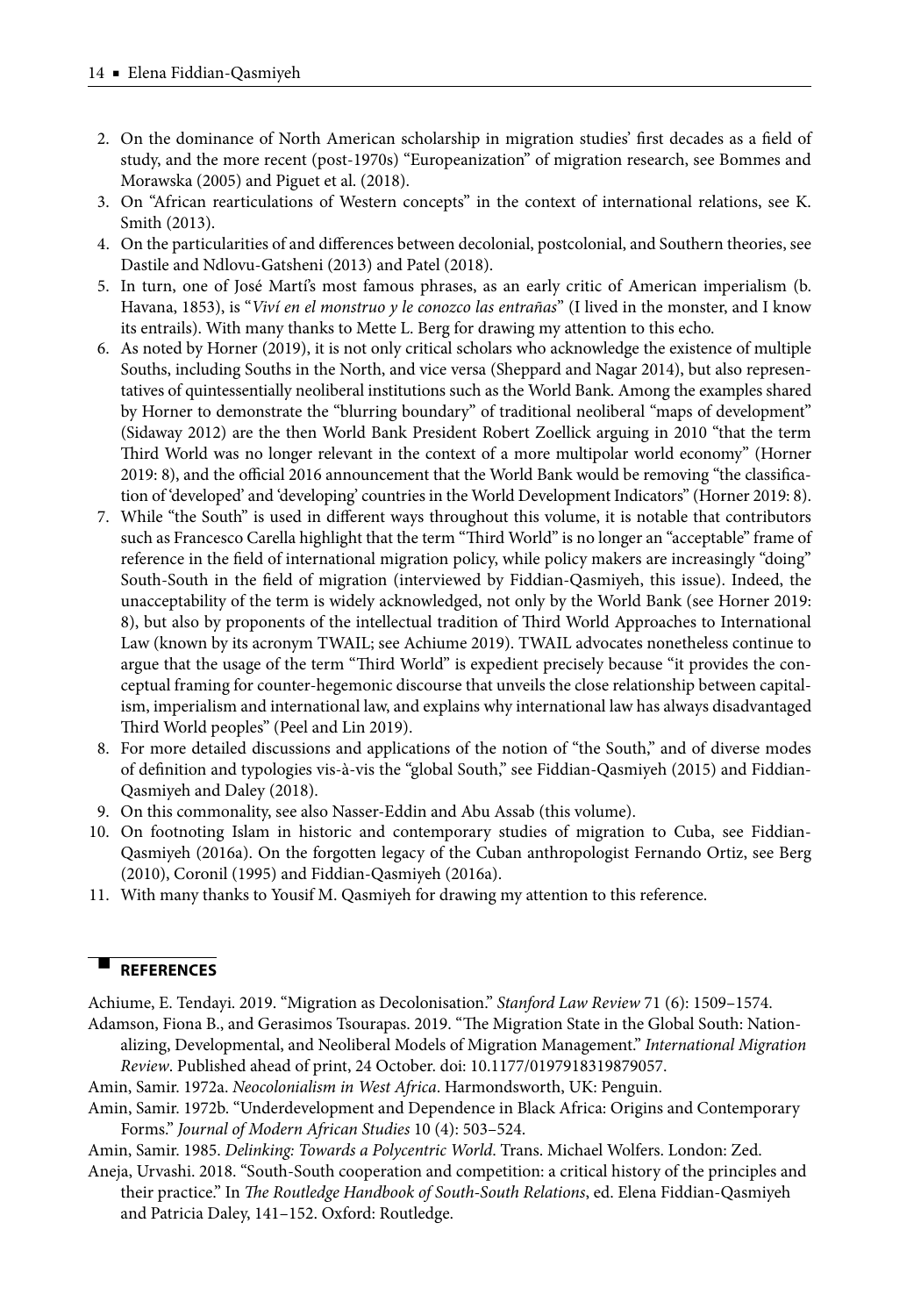Anzaldúa, Gloria. 2002. *Borderlands/La Frontera: The New Mestiza*. 25th anniversary 4th ed. Originally published in 1987. San Francisco, CA: Aunt Lute Books.

Asad, Talal, ed. 1975. *Anthropology and the Colonial Encounter*. London: Ithaca Press.

- Bakewell, Oliver. 2008. "Research beyond the Categories: The Importance of Policy Irrelevant Research into Forced Migration." *Journal of Refugee Studies* 21 (4): 432–453.
- Berg, Mette. 2010. "On the Social Ground Beneath Our Feet: For a Cosmopolitan Anthropology." *Social Anthropology/Anthropologie Sociale* 18 (4): 433–440.
- Bhabha, Homi K. 2006. "Cultural Diversity and Cultural Differences." In *The Post-Colonial Studies* Reader, ed. Bill Ashcroft, Gareth Griffiths, and Helen Tiffin, 155-157. New York: Routledge.
- Boatca, Manuela. 2018. "Caribbean Europe: Out of Sight, Out of Mind?" In *Constructing the Pluriverse:*  The Geopolitics of Knowledge, ed. Bernd Reiter, 197-218. Durham, NC: Duke University Press.
- Bommes, Michael, and Ewa Morawska. 2005. *International Migration Research: Constructions, Omissions and the Promises of Interdisciplinarity*. Aldershot, UK: Ashgate.
- Chakrabarty, Dipesh. 2000. Provincializing Europe: Postcolonial Thought and Historical Difference. Princeton, NJ: Princeton University Press.
- Connell, Raewyn. 2007. Southern Theory: The Global Dynamics of Knowledge in Social Science. Sydney: Allen & Unwin Australia.
- Coronil, Fernando. 1995. "Introduction to the Duke University Press Edition: *Transculturation and the Politics of Th eory: Countering the Center, Cuban Counterpoint*." In *Cuban Counterpoint*: *Tobacco and Sugar*, by Fernando Ortiz, translated by Harriet de Onís. Duke University Press ed. Durham, NC: Duke University Press. ix–lvi.
- Crush, Jonathan, and Abel Chikanda. 2018. "South-South migration and diasporas." In *The Routledge Handbook of South-South Relations*, ed. Elena Fiddian-Qasmiyeh and Patricia Daley, 380–396. Oxford: Routledge.
- Dastile, Nontyatyambo Pearl, and Sabelo J. Ndlovu-Gatsheni. 2013. "Power, Knowledge and Being: Decolonial Combative Discourse as a Survival Kit for Pan-Africanists in the 21st Century." *Alternation* 20 (10): 105–134.
- Düvell, Franck, and Bastian Vollmer. 2009. *Irregular Migration in and from the Neighbourhood of the EU: A Comparison of Morocco, Turkey and Ukraine*. Centre on Migration, Policy and Society (COMPAS), University of Oxford, September.
- Escobar, Arturo. 1995. *Encountering Development: The Making and Unmaking of the Third Word*. Princeton, NJ: Princeton University Press.
- Fiddian-Qasmiyeh, Elena. 2014. "Gender and Forced Migration." In *The Oxford Handbook of Refugee and Forced Migration Studies*, ed. Elena Fiddian-Qasmiyeh, Gil Loescher, Katy Long and Nando Sigona. Oxford: OUP.
- Fiddian-Qasmiyeh, Elena. 2015. *South-South Educational Migration, Humanitarianism and Development: Views from the Caribbean, North Africa and the Middle East*. Oxford: Routledge.
- Fiddian-Qasmiyeh, Elena. 2016a. "Embracing Transculturalism and Footnoting Islam in Accounts of Arab Migration to Cuba." *Interventions: International Journal of Postcolonial Studies* 18 (1): 19–42.
- Fiddian-Qasmiyeh, Elena. 2016b. "On the Threshold of Statelessness: Palestinian Narratives of Loss and Erasure." *Journal of Ethnic and Racial Studies* 39 (2): 301–321.
- Fiddian-Qasmiyeh, Elena. 2018. "Southern-Led Responses to Displacement: Modes of South-South Cooperation?" In *The Handbook of South-South Relations*, ed. Elena Fiddian-Qasmiyeh and Patricia Daley, 239–255. Oxford: Routledge.
- Fiddian-Qasmiyeh, Elena. 2019a. "Disasters Studies: Looking Forward." *Disasters* 43 (S1): S36–S60.
- Fiddian-Qasmiyeh, Elena. 2019b. "Exploring Refugees' Conceptualisations of Southern-Led Humanitarianism." *Southern Responses to Displacement*, 8 April 2019. https://southernresponses.org/2019/ 04/08/exploring-refugees-conceptualisations-of-southern-led-humanitarianism/.
- Fiddian-Qasmiyeh, Elena, and Patricia Daley. 2018. "Conceptualising the Global South and South-South Encounters." In *The Handbook of South-South Relations*, ed. Elena Fiddian-Qasmiyeh and Patricia Daley, 1–28. Oxford: Routledge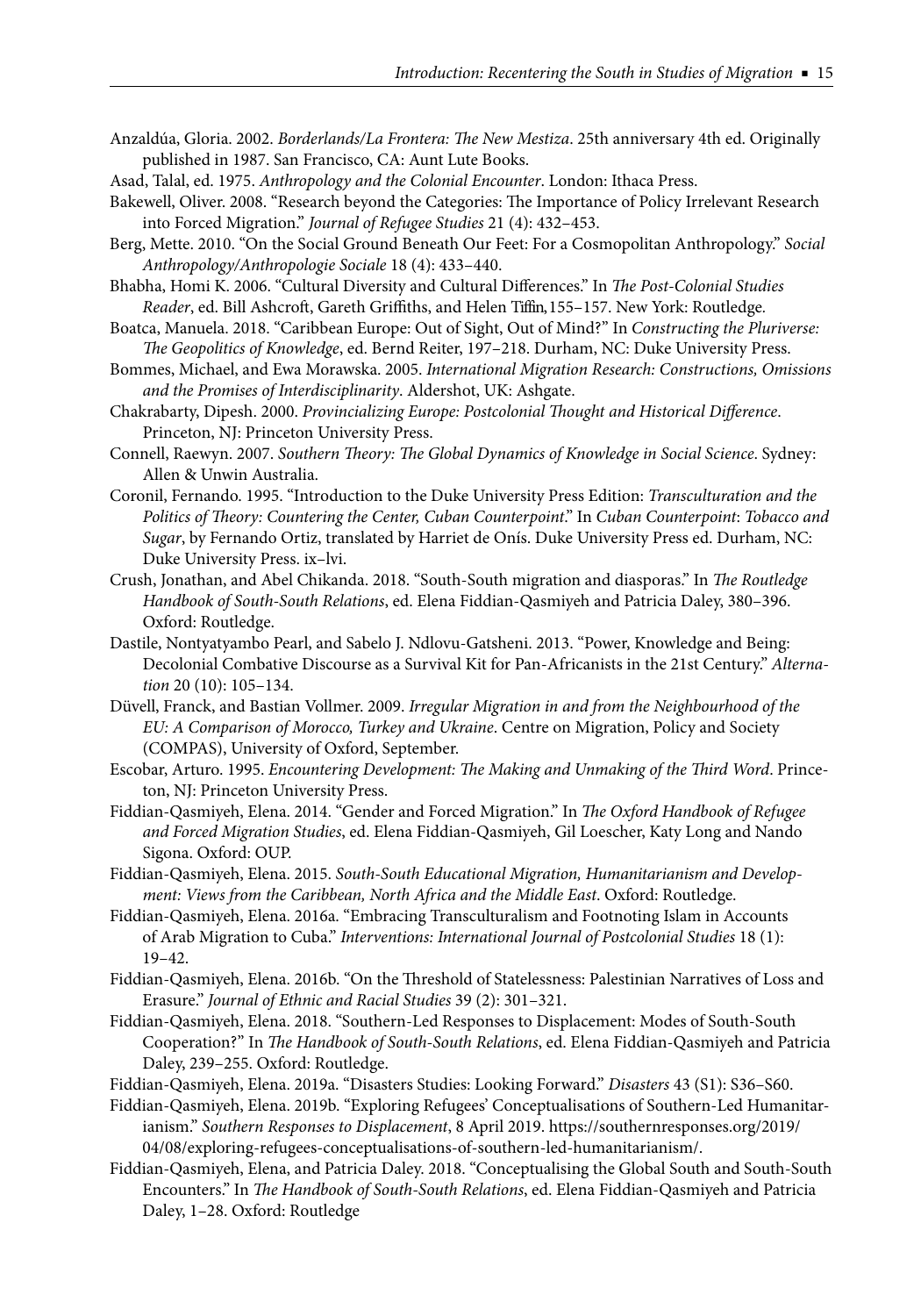- Garb, Tamar. 2019. Verbatim proceedings of the "Roundtable Conversation: Writing Displacements into Literature." Refugee Hosts 2019 Conference on "Politics and Poetics of Local Responses to Displacement." https://refugeehosts.org/roundtable-stories-of-overlapping-displacement-under standing-local-experiences-and-responses/.
- Gardner, Katy, and Filippo Osella. 2003. "Migration, Modernity and Social Transformation in South Asia: An Overview." *Contributions to Indian Sociology* 37 (1–2): v–xxviii.
- Geddes, Andrew. 2005. "Migration Research and European Integration: The Construction and Institutionalization of Problems of Europe." In *International Migration Research: Constructions, Omissions and the Promises of Interdisciplinarity*, ed. Michael Bommes and Ewa Morawska, 265–280. Aldershot, UK: Ashgate.
- Grosfoguel, Ramón. 2011. 'Decolonizing Post-Colonial Studies and Paradigms of Political Economy: Transmodernity, Decolonial Thinking, and Global Coloniality,' Transmodernity: Journal of Periph*eral Cultural Production of the Luco-Hispanic World* 1(1). Retrieved from https://escholarship.org/ uc/item/21k6t3fq.
- Grosfoguel, Ramón, Nelson Maldonado-Torres, and José David Saldívar. 2016. "Latin@s and the 'Euro-American Menace': The Decolonization of the U.S. Empire in the Twenty-First Century." In Latino/as in the World System: Decolonization Struggles in the 21<sup>st</sup> Century U.S. Empire, ed. Ramón Grosfoguel, Nelson Maldonado-Torres, and José David Saldívar, 3–30. London: Routledge.
- Grosfoguel, Ramón, Laura Oso, and Anastasia Christou. 2015. "'Racism,' Intersectionality and Migration Studies: Framing Some Theoretical Reflections." *Identities* 22 (6): 635-652.
- Grovogui, Siba. 2011. "A Revolution Nonetheless: The Global South in International Relations." The *Global South, special issue, The Global South and World Dis/Order 5 (1): 175-190.*
- Hester, Scarlett L., and Catherine R. Squires. 2018. "Who Are We Working For? Recentering Black Feminism." *Communication and Critical/Cultural Studies* 15 (4): 343–348.
- hooks, bell. 1984. *Feminist Theory: From Margin to Center*. Cambridge, MA: South End Press.
- hooks, bell. 1989. *Talking Back: Th inking Feminist—Th inking Black*. London: Sheba Feminist Publishers.
- Horner, Rory. 2019. "Towards a New Paradigm of Global Development? Beyond the Limits of International Development." *Progress in Human Geography*, 1–22. Published ahead of print, 19 March. doi: 10.1177/0309132519836158.
- Hountondji, Paulin J. 1992 [1983]. "Recapturing." In *The Surreptitious Speech. Presence Africaine and the Politics of Otherness, 1947–1987*, ed. V.Y. Mudimbe, 238–48. Chicago: University of Chicago Press.
- Içduygu, Ahmet, and Deniz Yükseker. 2012. "Rethinking Transit Migration in Turkey: Reality and Re-presentation in the Creation of a Migratory Phenomenon." *Population, Space and Place* 18 (4): 441–456.
- Iñiguez de Heredia, Marta and Zubairu Wai (eds). 2018. *Recentering Africa in International Relations*. Palgrave Macmillan.
- IOM (International Organization for Migration). 2013. "Migration and Development Within the South: New Evidence from African, Caribbean and Pacific Countries." IOM Migration Research Series 46. https://unofficeny.iom.int/sites/default/files/mrs percent2046 percent20migration percent20and percent20development percent20within percent20the percent20south.pdf.
- Jarratt, Susan C. 1998. "Beside Ourselves: Rhetoric and Representation in Postcolonial Feminist Writing." A Journal of Composition Theory 18 (1): 57-75.
- Jazeel, Tariq. 2019. "Singularity: A Manifesto for Incomparable Geographies." *Singapore Journal of Tropical Geography* 40 (1): 5–21.
- Keating, AnaLouise, ed. 2009. *The Gloria Anzaldua Reader*. Durham, NC: Duke University Press.
- Kothari, Uma, ed. 2005. *A Radical History of Development Studies: Individuals, Institutions and Ideologies*. London: Zed Books.
- Lunsford, Andrea. 1998. "Towards a Mestiza Rhetoric: Gloria Anzaldúa on Composition and Postcoloniality." *A Journal of Composition Theory* 18 (1): 1-27.
- Lunsford, Andrea. 2004. "Towards a Mestiza Rhetoric: Gloria Anzaldúa on Composition and Postcoloniality." In *Crossing Borderlands: Composition and Postcolonial Studies*, ed. Andrea Lunsford and Lahoucine Ouzgane, 33–66. Pittsburgh: Pittsburgh University Press.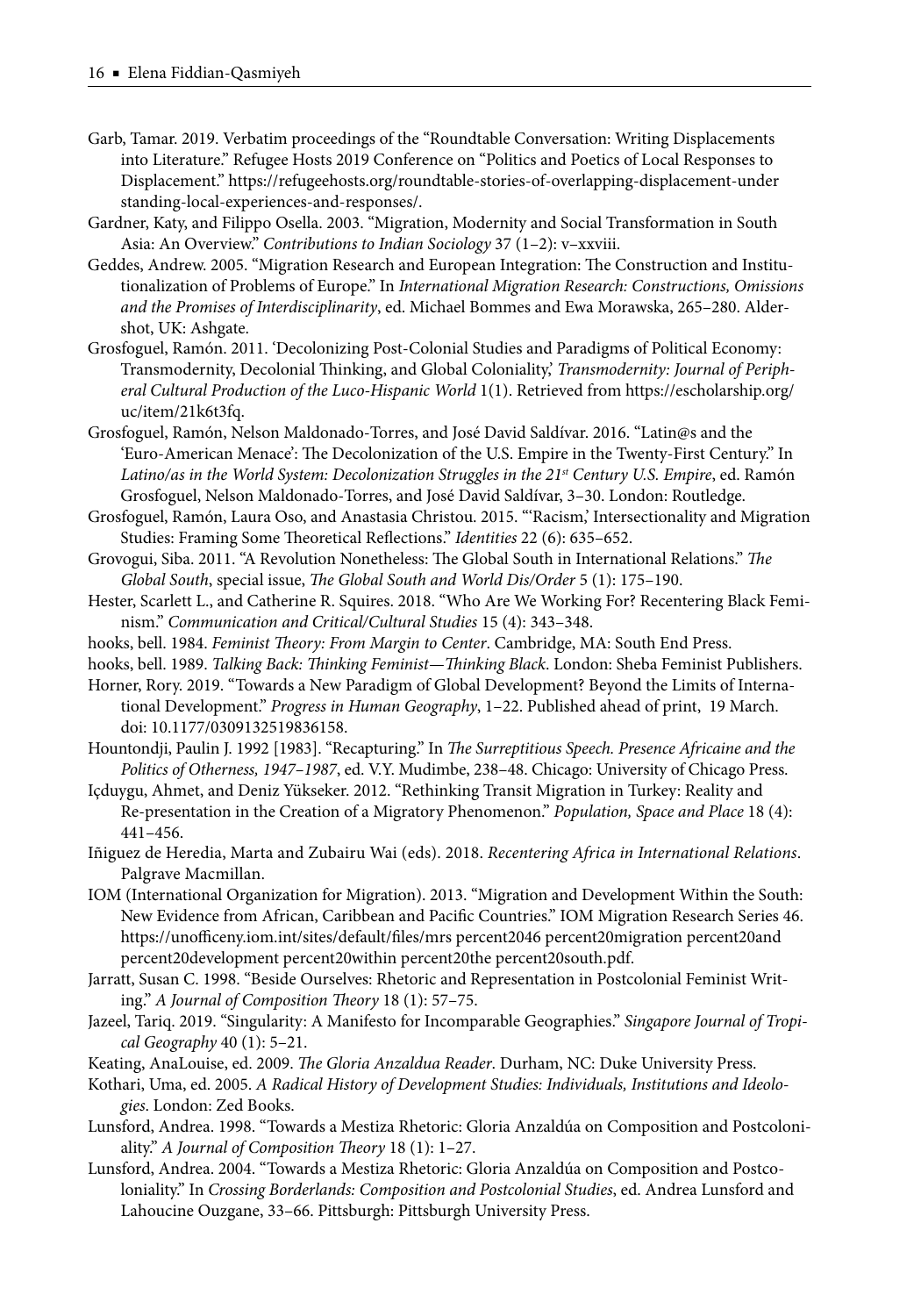- Madlingozi, Tshepo. 2018. "Decolonising 'decolonisation' with Mphahlele." *New Frame*, 15 November 2019. Available at https://www.newframe.com/decolonising-decolonisation-mphahlele/.
- Mbembe, Achille. 2015. "Decolonizing Knowledge and the Question of the Archive." Available https:// wiser.wits.ac.za/system/files/Achille%20Mbembe%20-%20Decolonizing%20Knowledge%20and%20 the%20Question%20of%20the%20Archive.pdf.
- Mbembe, Achille. 2016. "Decolonizing the University: New Directions." *Arts & Humanities in Higher Education* 15 (1): 29–45.
- Medie, Peace and Alice Kang. 2018. "Power, knowledge and the politics of gender in the global South," *European Journal of Politics and Gender* 1(1–2): 37–54.
- Mignolo, Walter D. 2009. "Epistemic Disobedience, Independent Thought and De-Colonial Freedom." *Th eory, Culture and Society* 26 (7–8): 1–23.
- Mignolo, Walter D. 2011. "Epistemic Disobedience and the Decolonial Option: A Manifesto." *Transmodernity*, Fall: 43–66.
- Migration and Society. n.d. "Migration and Society Style Guide." https://journals.berghahnbooks.com/\_ uploads/air-ms/migration-and-society\_style\_guide.pdf.
- Minh-ha, Trinh T. 1989. *Woman, Native, Other: Writing Postcoloniality and Feminism*. Bloomington, IN: Indiana University Press.
- Mohanty, Chandra. 1988. "Under Western Eyes: Feminist Scholarship and Colonial Discourses." *Feminist Review* 30: 61–88.
- Natter, Katharina. 2018. "Rethinking Immigration Policy Theory beyond 'Western Liberal Democracies.'" *Comparative Migration Studies* 6 (4): 1–21.
- Nawyn, Stephanie J. 2016a. "Migration in the Global South: Exploring New Theoretical Territory." Inter*national Journal of Sociology* 46 (2): 81–84.
- Nawyn, Stephanie. 2016b. "New Directions for Research on Migration in the Global South." *International Journal of Sociology* 46 (3): 163–168.
- Ndlovu-Gatsheni, Sabelo J. 2018a. "Against Bringing Africa 'Back-In.'" In *Recentering Africa in International Relations*, ed. Marta Iñiguez de Heredia and Zubairu Wai, 283–305. Oxford: Palgrave Macmillan.
- Ndlovu-Gatsheni, Sabelo J. 2018b. "Decolonising Borders, Decriminalising Migration and Rethinking Citizenship." In *Crisis, Identity and Migration in Post-Colonial Southern Africa*, ed. Hangwelani Hope Magidimisha, Nene Ernest Khalema, Lovemore Chipungu, Tamuka Chirimambowa, and Tinashe Lukas Chimedza, 23–37. Advances in African Economic, Social and Political Development. Springer.
- Ndlovu-Gatsheni, Sabelo J. 2013. *Empire, Global Coloniality and African Subjectivity*. New York and Oxford: Berghahn Books.
- Ndlovu-Gatsheni, Sabelo J. and Kenneth Tafira. 2018. "The invention of the global South and the politics of South-South solidarity." In *The Routledge Handbook of South-South Relations* ed. Elena Fiddian-Qasmiyeh and Patricia Daley, 127–140. Oxford: Routledge.
- Pailey, Robtel Neajai. 2019. "De-Centering the 'White Gaze' of Development." *Development and Change*. Published ahead of print, 1 October. https://onlinelibrary.wiley.com/doi/full/10.1111/dech.12550.
- Patel, Sujata. 2018. "Sociology through the 'South' Prism." In *The Handbook of South-South Relations*, ed. Elena Fiddian-Qasmiyeh and Patricia Daley, 31–47. Oxford: Routledge.
- Peel, Jacqueline, and Jolene Lin. 2019. "Transnational Climate Litigation: The Contribution of the Global South." *American Journal of International Law* 13 (4): 679–726.
- Piguet, Etienne, Raoul Kaenzig, and Jérémie Guélat. 2018. "The Uneven Geography of Research on 'Environmental Migration.'" *Population and Environment* 39 (4): 357–383.
- Pisarevskaya, Asya, Nathan Levy, Peter Scholten, and Joost Jansen. 2019 . "Mapping Migration Studies: An Empirical Analysis of the Coming Age of a Research Field." *Migration Studies*. Published online ahead of print, 3 August. doi.org/10.1093/migration/mnz031.
- Qasmiyeh, Yousif M. 2014. "Th resholds." *Critical Quarterly* 56 (4): 67–70.
- Qasmiyeh, Yousif M. 2019. "To Embroider the Voice with Its Own Thread." Berghahn Books blog, January. https://berghahnbooks.com/blog/to-embroider-the-voice-with-its-own-needle.